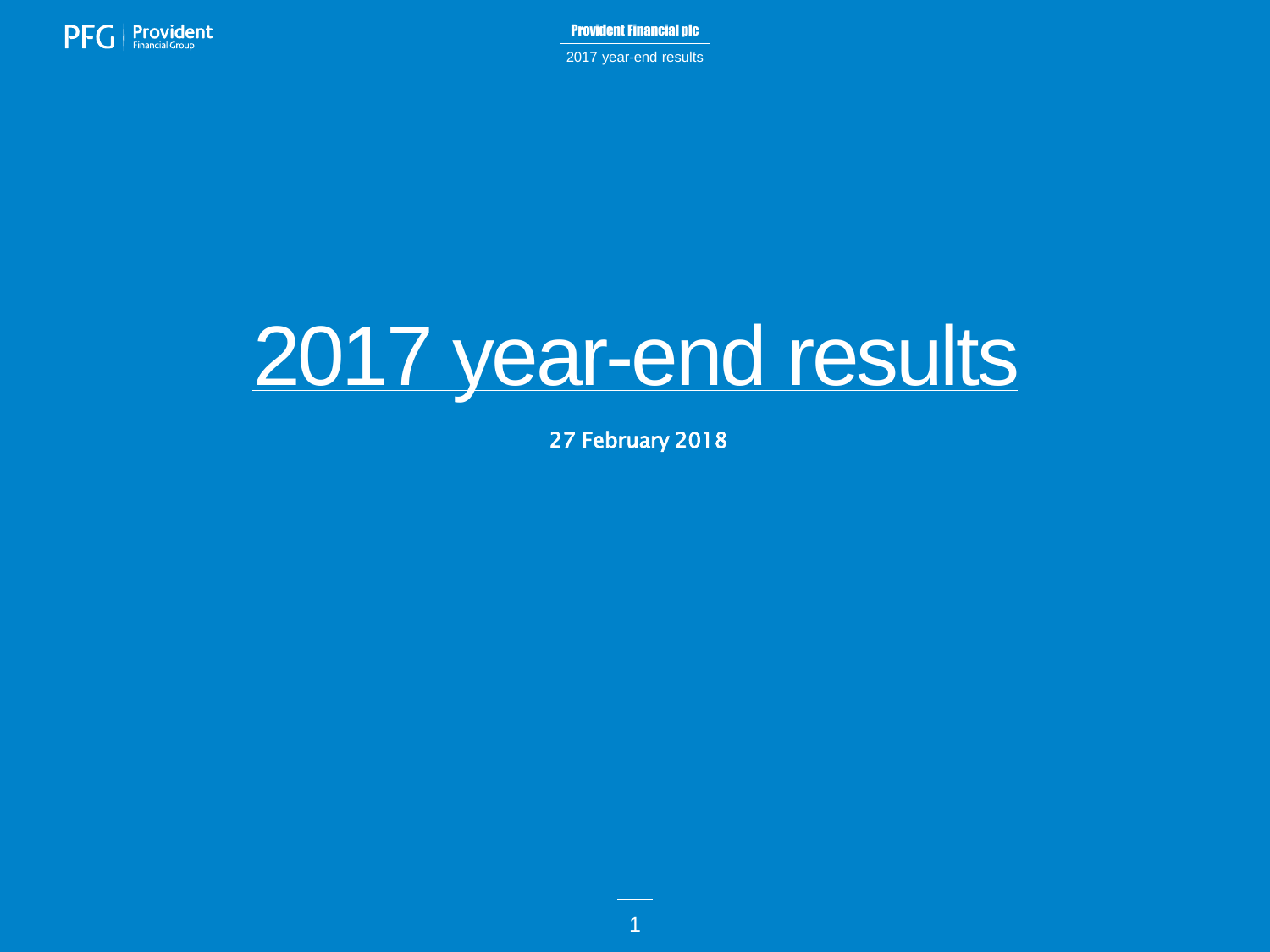Provident Financial plc 2017 year-end results

# Today's presentation

- Highlights and business overview Malcolm Le May
- Financial review **Andrew Fisher** Andrew Fisher
- Strategy and action plan Malcolm Le May
- Questions
- Appendix Detailed financials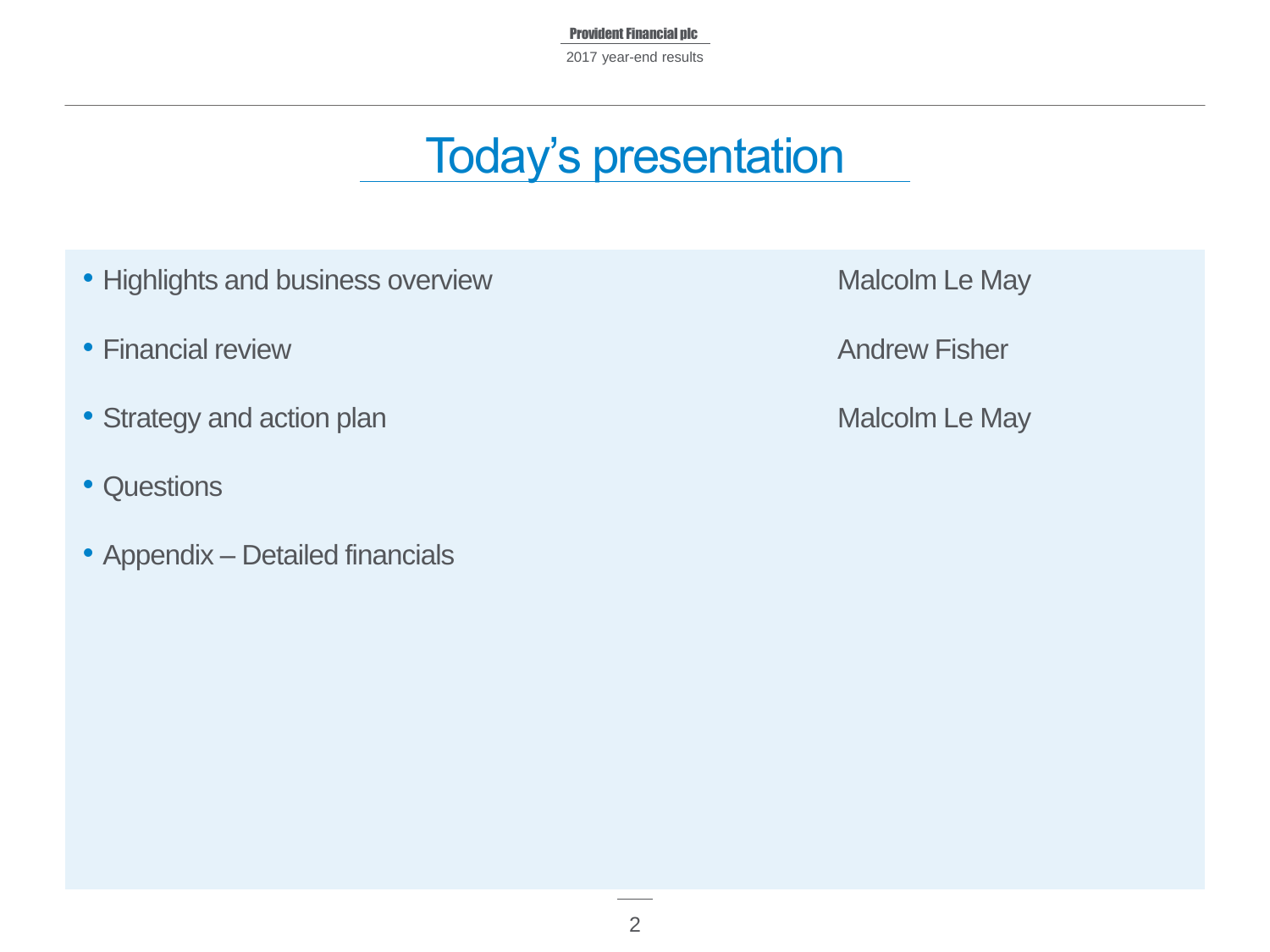

Provident Financial plc 2017 year-end results

# Highlights and business **overview**

Malcolm Le May – Group Chief Executive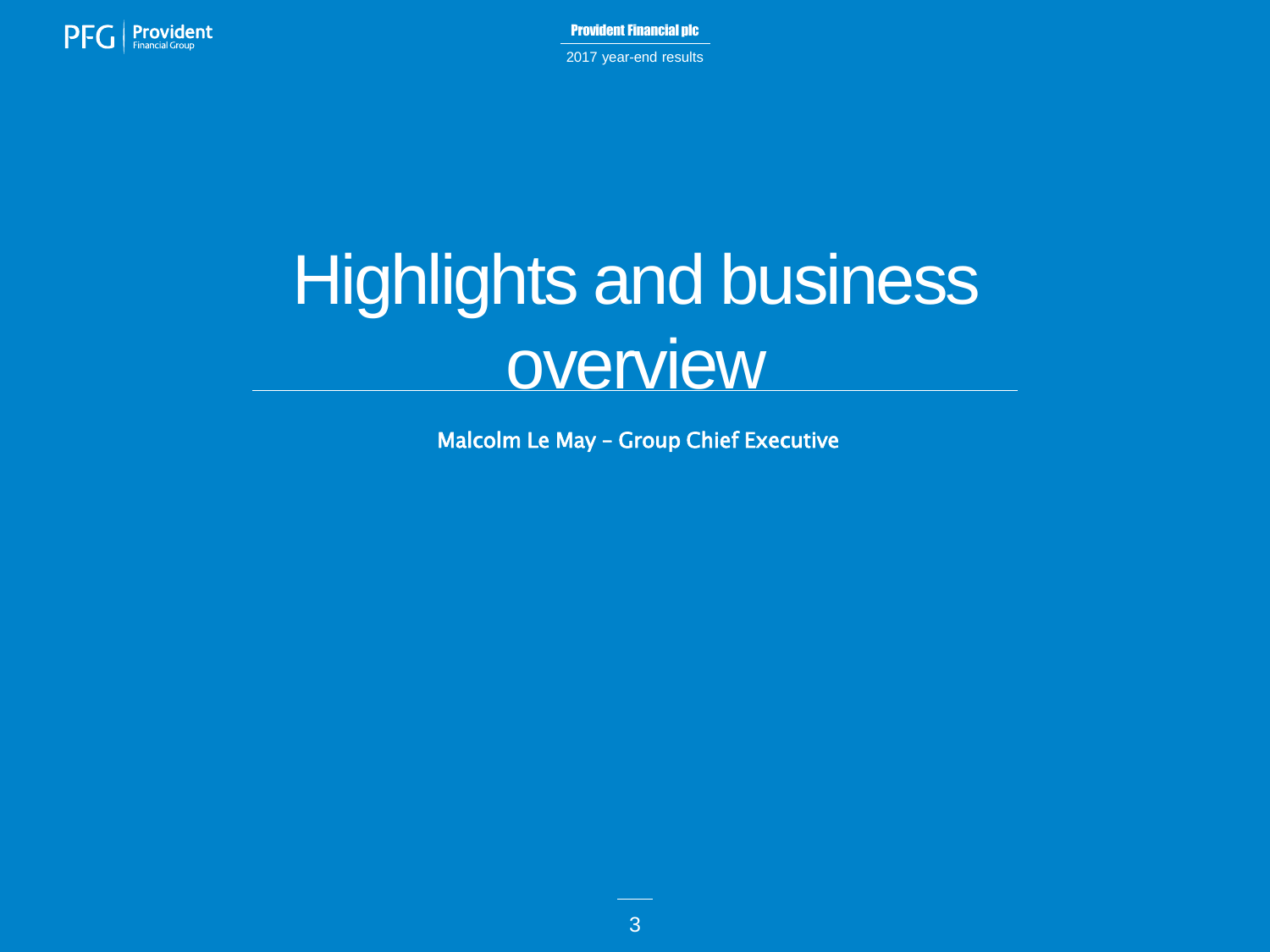2017 year-end results

# *Highlights and business overview*

# Review of 2017

| <b>2017 was a</b><br>challenging<br>year                               | During 2017, the group announced that it was facing a number of uncertainties including:<br>- Operational disruption in home credit following the poorly executed migration to the new operating model in July 2017<br>- Investigations by the FCA into Vanquis Bank's Repayment Option Plan (ROP) and at Moneybarn<br>Group performance significantly impacted by the disruption to trading within the home credit business:<br>- 2017 adjusted PBT reduced by 67.3% to £109.1m (2016: £334.1m)<br>- 2017 adjusted basic earnings per share down by 64.8% to 62.5p (2016: 177.5p)<br>Dividends withdrawn to protect capital and liquidity                                                                                                                                                                                                                                                                                                                                          |
|------------------------------------------------------------------------|-------------------------------------------------------------------------------------------------------------------------------------------------------------------------------------------------------------------------------------------------------------------------------------------------------------------------------------------------------------------------------------------------------------------------------------------------------------------------------------------------------------------------------------------------------------------------------------------------------------------------------------------------------------------------------------------------------------------------------------------------------------------------------------------------------------------------------------------------------------------------------------------------------------------------------------------------------------------------------------|
| <b>Major</b><br>regulatory and<br>capital<br>uncertainties<br>resolved | Results highlight a turning point for the company with major regulatory and capital uncertainties resolved:<br>Home credit:<br>- Significant improvement in customer service and operational performance<br>- Active customer numbers of 527,000 and receivables of £352m enter 2018 in line with the recovery plan<br>- Rationalisation of cost base to get the business to break even on an annualised run-rate basis during H2 2018<br>- New business model continues to be embedded<br>Regulation:<br>- Settlement reached with FCA in respect of Vanquis Bank's ROP on 27 February 2018:<br>- Total estimated cost of £172m for non-disclosure of interest charged on purchase of ROP<br>- Proactive remediation programme covering all ROP sales (back to 2003) until customer mailing in late 2016<br>- Vanquis Bank will be working with the FCA on a plan to resume sales of ROP to new customers.<br>- Moneybarn FCA investigation ongoing with an estimated cost of £20m |

4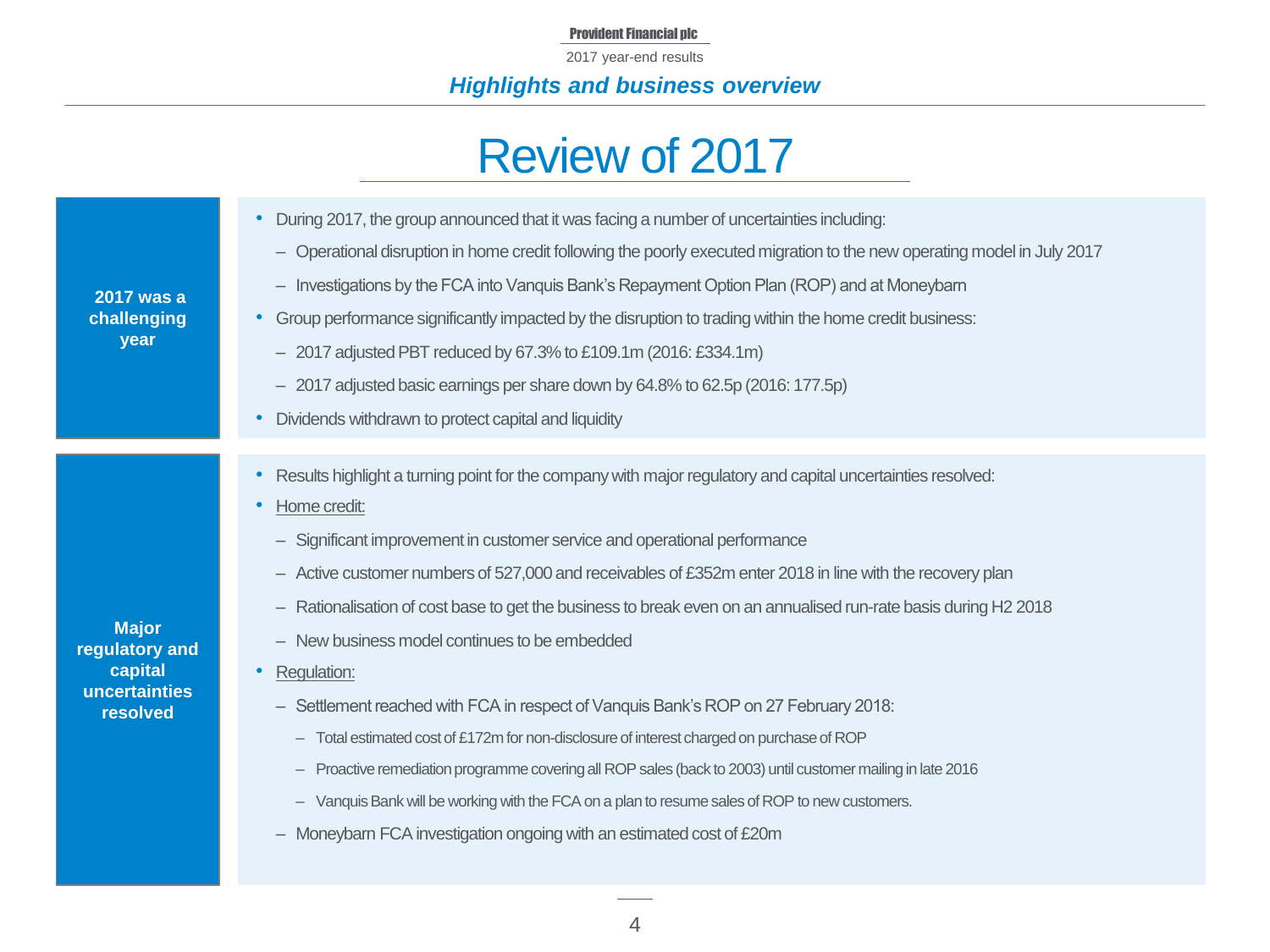2017 year-end results

# *Highlights and business overview*

# Business overview

| <b>Proposed rights</b><br>issue underpins<br>capital position                   | Fully-underwritten rights issue proposed to raise approximately £300m (net of expenses):<br>$\bullet$<br>- To fund the estimated cost of the settlement in respect of the FCA investigation in Vanquis Bank and the estimated liability in<br>respect of the ongoing investigation in Moneybarn (£192m)<br>- To ensure the group has appropriate levels of regulatory capital to meet increased regulatory capital requirements, primarily in<br>respect of an increase of c.£100m in conduct and operational risk assessments<br>- Seeks to maintain the group's investment grade rating and re-establish normal access to funding from bank and debt capital<br>markets<br>• The PRA is familiar with the details of the group's discussions with the FCA, its current capital position and proposed capital plan,<br>including the rights issue |
|---------------------------------------------------------------------------------|----------------------------------------------------------------------------------------------------------------------------------------------------------------------------------------------------------------------------------------------------------------------------------------------------------------------------------------------------------------------------------------------------------------------------------------------------------------------------------------------------------------------------------------------------------------------------------------------------------------------------------------------------------------------------------------------------------------------------------------------------------------------------------------------------------------------------------------------------|
| Management,<br>governance and<br>regulatory<br>relationships<br>strengthened    | Significant actions underway to strengthen culture and governance with positive customer outcomes placed firmly at the centre of<br>the group's strategy<br>Strong focus on improving the relationship with the regulator and getting ahead on our regulatory agenda<br>$\bullet$<br>Strengthened leadership with appointment of Group CEO, permanent MD of CCD, interim Group CRO and Group IT Strategy<br><b>Officer</b><br>Recovery plan for the home credit business on-track<br>$\bullet$                                                                                                                                                                                                                                                                                                                                                     |
| <b>Market-leading</b><br><b>businesses with</b><br>attractive<br><b>returns</b> | • Franchises of businesses protected through difficulties experienced in 2017<br>• Prominent regulatory agenda centred on delivering positive customer outcomes<br>Group's businesses expected to deliver receivables growth of between 5% and 10% per annum with an ROA of approximately 10%<br>$\bullet$<br>Aim to restore dividends with a nominal dividend for the 2018 financial year before adopting a progressive dividend, consistent with<br>$\bullet$<br>maintaining a dividend cover of at least 1.4 times from the 2019 financial year                                                                                                                                                                                                                                                                                                 |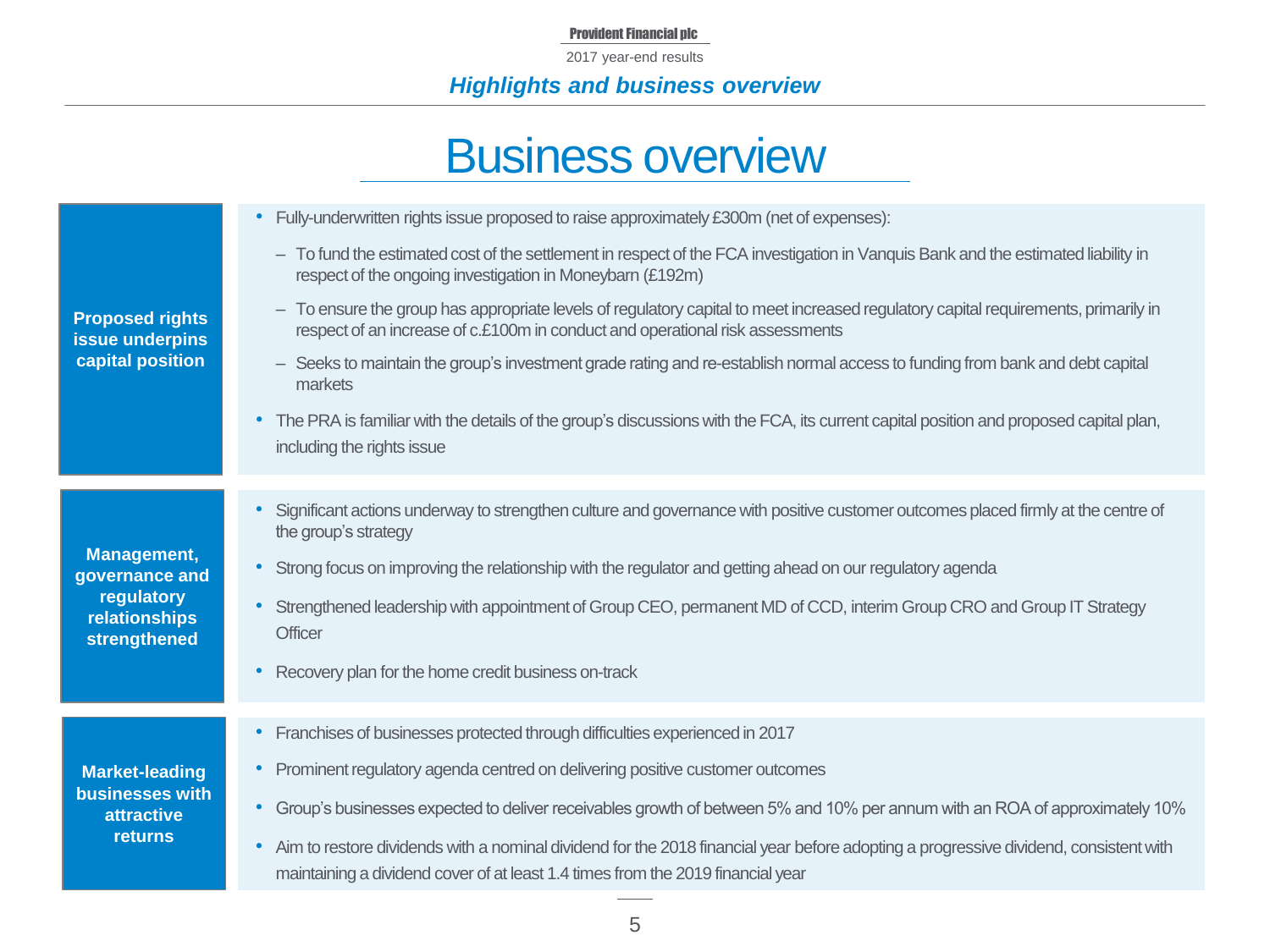2017 year-end results

### *Highlights and business overview*

# Regulatory update

- Resolution agreed on ROP investigation
- Vanquis Bank did not adequately disclose the potential charging of interest on the product fee
- An active refund programme will be implemented for all ROP sales going back to 2003 and up to the customer mailing conducted in late 2016
- Refund will be made by way of a reduction in receivables balances or cash settlement
- No requirement to withdraw the product
- Exceptional cost of £172m reflected in the 2017 financial statements:

|                                                | £'m |
|------------------------------------------------|-----|
| Balance reduction to receivables               | 75  |
| Cash restitution (including notional interest) | 52  |
| Provision for forward complaint flow           | 31  |
| Operational costs                              | 12  |
| Fine                                           | 2   |
| Total                                          | 172 |

#### **ROP Moneybarn**

- There are a defined number of specific cohorts of customers identified that may potentially be at risk of detriment based on historical practices
- Final resolution likely to take up to 24 months
- Scope of the investigation is understood and an exceptional cost of £20m has been reflected in the 2017 financial statements based on management's prudent estimate of the expected outcome

- **Regulatory Outlook**
- Strong focus on improving the relationship with the regulator
- CCD continues to operate under an interim permission whilst the home credit business implements its recovery plan
- Group is under enhanced supervision from the FCA given events of 2017
- FCA industry reviews most relevant to the group relate to persistent debt, high-cost credit, creditworthiness and affordability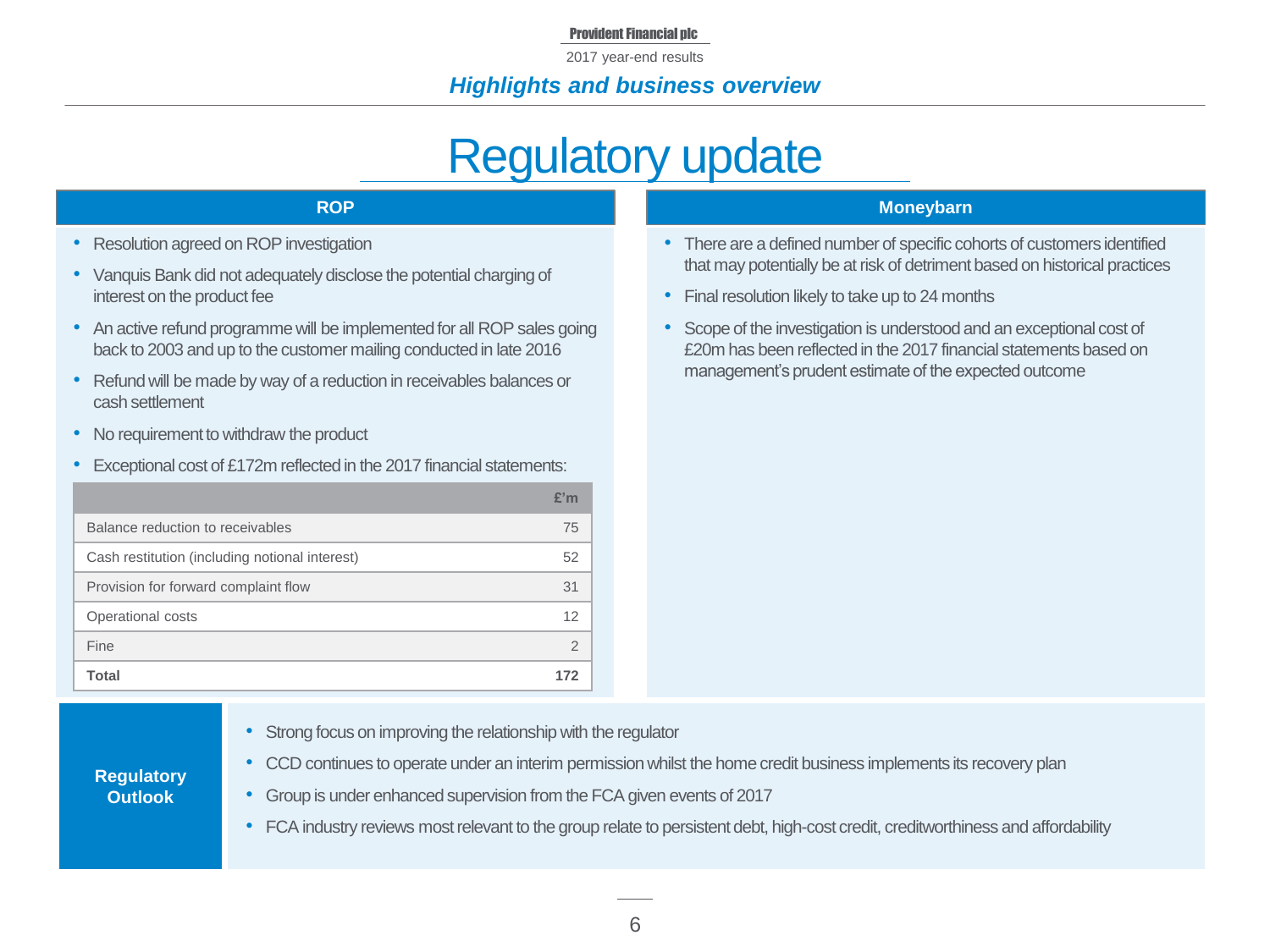

2017 year-end results

# Financial review

Andrew Fisher – Group Finance Director

7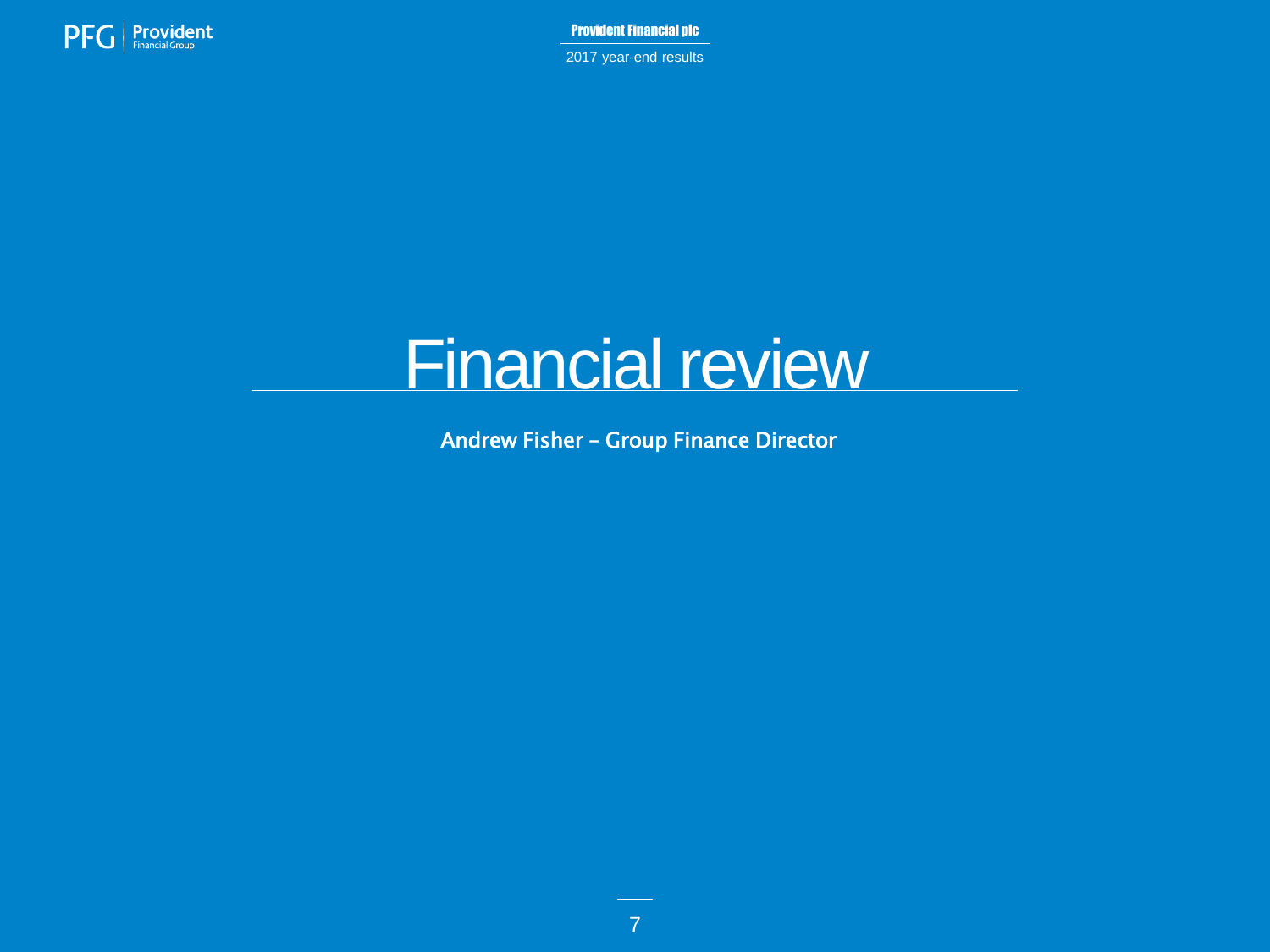2017 year-end results

#### *Financial review*

Results summary **Group** 

|                                                        | Year ended 31 December |            |                |
|--------------------------------------------------------|------------------------|------------|----------------|
|                                                        | 2017<br>£m             | 2016<br>£m | Change<br>$\%$ |
| Vanquis Bank                                           | 206.6                  | 204.5      | 1.0            |
| <b>CCD</b>                                             | (118.8)                | 115.2      | (203.1)        |
| Moneybarn                                              | 34.1                   | 31.1       | 9.6            |
| Central costs                                          | (12.8)                 | (16.7)     | 23.4           |
| Adjusted profit before tax <sup>1</sup>                | 109.1                  | 334.1      | (67.3)         |
| Adjusted basic earnings per share <sup>1</sup> (pence) | 62.5                   | 177.5      | (64.8)         |
| Return on assets <sup>2</sup> $(%)$                    | 6.9                    | 15.3       | n/a            |
| Total dividend per share (pence)                       |                        | 134.6      | n/a            |
|                                                        |                        |            |                |
| Exceptional items <sup>1</sup>                         | (224.6)                | 17.3       |                |

<sup>2</sup> Adjusted profit before interest after tax as a percentage of average receivables for the 12 months ending 31 December

<sup>1</sup> Adjusted profit before tax in 2017 is stated before: (i) £7.5m of amortisation in respect of acquisition intangibles established as part of the acquisition of Moneybarn in August 2014 (2016: £7.5m); and (ii) exceptional costs of £224.6m comprising £172.1m in respect of the estimated cost of restitution, fines and other costs following resolution on 27 February 2018 of the FCA investigation into ROP in Vanquis Bank, £20.0m in respect of the estimated cost arising in respect of the FCA investigation into affordability, forbearance and termination options at Moneybarn and £32.5m in respect of redundancy, retention, training and consultancy costs associated with the migration to the new home credit operating model and subsequent implementation of the recovery plan to re-establish relationships with customers and stabilise the operation following the poor execution of the migration (2016: net exceptional credit of £17.3m)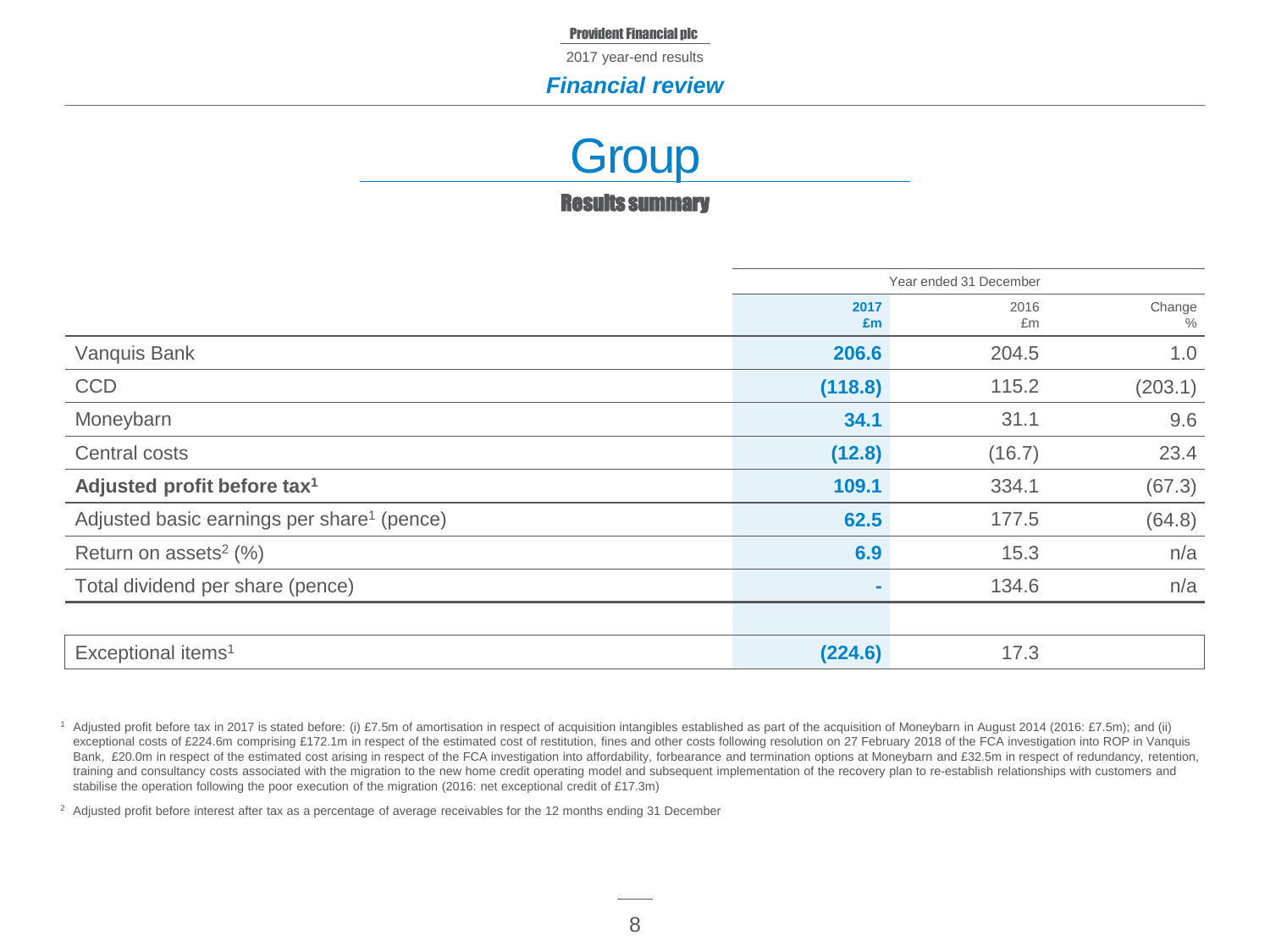2017 year-end results

### *Financial review*

# **Group**

#### Exceptional costs

|                                                            | Year ended 31 December 2017                       |                         |                    |                           |
|------------------------------------------------------------|---------------------------------------------------|-------------------------|--------------------|---------------------------|
|                                                            | <b>Balance reductions</b><br>to receivables<br>£m | <b>Provisions</b><br>Em | <b>Total</b><br>Em | Tax charge/(credit)<br>£m |
| Balance reduction to receivables                           | 75.4                                              |                         | 75.4               |                           |
| Cash restitution (including notional interest)             |                                                   | 51.7                    | 51.7               |                           |
| Provision for estimated forward complaint flow             | $\sim$                                            | 30.7                    | 30.7               |                           |
| Operational costs                                          | $\sim$                                            | 12.3                    | 12.3               |                           |
| Fine                                                       | $\sim$                                            | 2.0                     | 2.0                |                           |
| <b>Total Vanquis Bank FCA investigation costs</b>          | 75.4                                              | 96.7                    | 172.1              | 5.9                       |
| Balance reduction to receivables                           | 12.1                                              |                         | 12.1               |                           |
| Other costs (cash restitution, administration costs, fine) |                                                   | 7.9                     | 7.9                |                           |
| <b>Total Moneybarn FCA investigation costs</b>             | 12.1                                              | 7.9                     | 20.0               | (3.5)                     |
| <b>Total FCA investigation costs</b>                       | 87.5                                              | 104.6                   | 192.1              | 2.4                       |
| CCD restructuring costs                                    |                                                   |                         | 32.5               | (6.2)                     |
| <b>Total exceptional costs</b>                             |                                                   |                         | 224.6              | (3.8)                     |

- CCD restructuring costs comprise redundancy, retention, training and consultancy costs associated with the migration to the new home credit operating model and subsequent implementation of the recovery plan
- Tax relief is not available in respect of the ROP restitution in Vanquis Bank or FCA fines, with 10% of the ROP restitution being treated as a deemed taxable receipt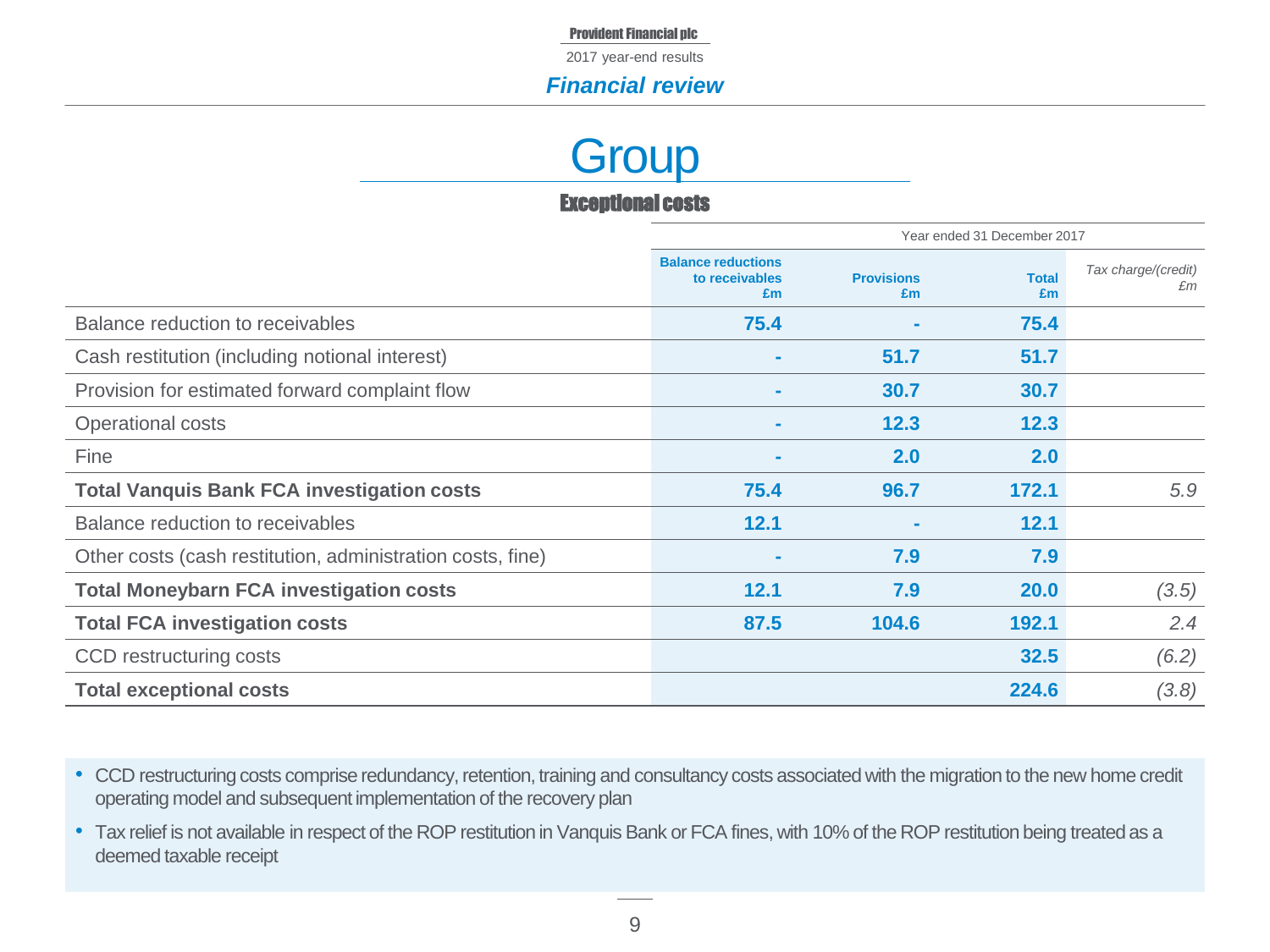2017 year-end results

#### *Financial review*

# Vanquis Bank

| <b>Results</b>                                               |            |                        |                |
|--------------------------------------------------------------|------------|------------------------|----------------|
|                                                              |            | Year ended 31 December |                |
|                                                              | 2017<br>£m | 2016<br>£m             | Change<br>$\%$ |
| Customer numbers ('000)                                      | 1,720      | 1,545                  | 11.3           |
| Year-end receivables prior to balance reduction <sup>1</sup> | 1,630.1    | 1,424.7                | 14.4           |
| Reported year-end receivables                                | 1,554.7    | 1,424.7                | 9.1            |
| Average receivables <sup>2</sup>                             | 1,497.3    | 1,307.0                | 14.6           |
| Revenue                                                      | 638.8      | 583.7                  | 9.4            |
| Impairment                                                   | (186.6)    | (162.4)                | (14.9)         |
| <b>Revenue less impairment</b>                               | 452.2      | 421.3                  | 7.3            |
| Revenue yield <sup>3</sup>                                   | 42.7%      | 44.7%                  |                |
| Risk-adjusted margin <sup>4</sup>                            | 30.2%      | 32.2%                  |                |
| Costs                                                        | (209.1)    | (174.4)                | (19.9)         |
| Interest                                                     | (36.5)     | (42.4)                 | 13.9           |
| Adjusted profit before tax <sup>5</sup>                      | 206.6      | 204.5                  | 1.0            |
| Return on assets <sup>6</sup>                                | 11.9%      | 13.8%                  |                |

<sup>1</sup> Receivables are stated prior to the estimated reduction in receivables of £75.4m arising as a result of the resolution of the FCA investigation into ROP reached on 27 February 2018 (see 5 below)

<sup>2</sup> Calculated as the average of month end receivables for the 12 months ending 31 December excluding the impact of the balance reduction of £75.4m reflected on 31 December 2017 (see 1 above)

<sup>3</sup> Revenue as a percentage of average receivables for the 12 months ending 31 December

<sup>4</sup> Revenue less impairment as a percentage of average receivables for the 12 months ending 31 December

5 Adjusted profit before tax in 2017 is stated before an exceptional cost of £172.1m in respect of the estimated cost of restitution, other costs and a fine following resolution on 27 February 2018 of the FCA investigation into ROP of which £75.4m has been reflected as a reduction in receivables, comprising a gross balance reduction of £90.1m less release of impairment provisions of £14.7m, and £96.7m has been reflected within provisions (2016: exceptional gain of £20.2m)

<sup>6</sup> Adjusted profit before interest after tax as a percentage of average receivables for the 12 months ending 31 December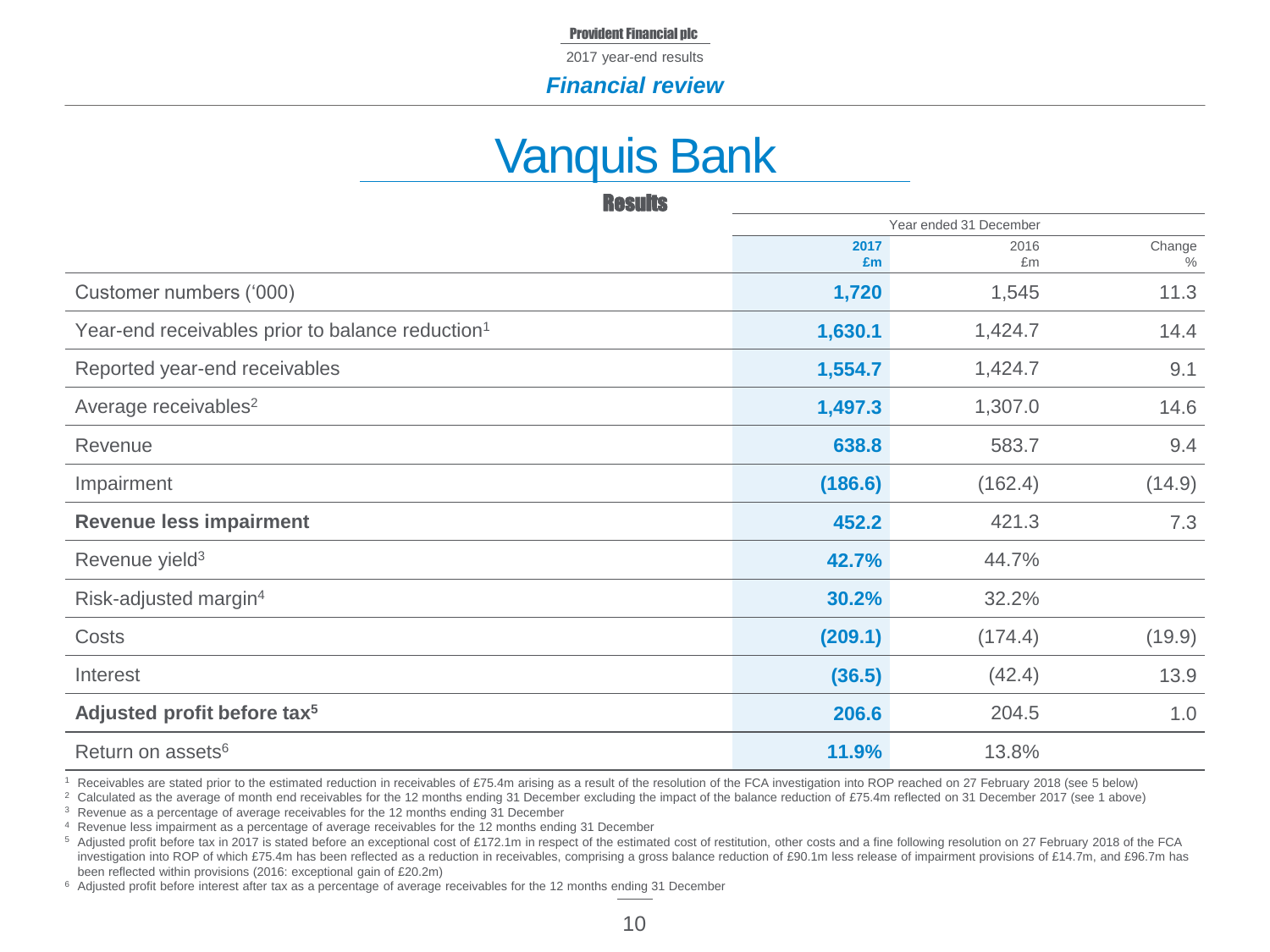2017 year-end results

#### *Financial review*

**CCD** 

**Results** 

|                                                | Year ended 31 December |            |                |
|------------------------------------------------|------------------------|------------|----------------|
|                                                | 2017<br>£m             | 2016<br>£m | Change<br>$\%$ |
| Customer numbers ('000) <sup>1</sup>           | 780                    | 862        | (9.5)          |
| Year-end receivables <sup>2</sup>              | 390.6                  | 584.8      | (33.2)         |
| Average receivables <sup>3</sup>               | 443.8                  | 508.7      | (12.8)         |
| Revenue                                        | 451.2                  | 518.8      | (13.0)         |
| Impairment                                     | (293.5)                | (120.0)    | (144.6)        |
| <b>Revenue less impairment</b>                 | 157.7                  | 398.8      | (60.5)         |
| Revenue yield <sup>4</sup>                     | 101.7%                 | 102.0%     |                |
| Risk-adjusted margin <sup>5</sup>              | 35.5%                  | 78.4%      |                |
| Costs                                          | (253.4)                | (257.0)    | 1.4            |
| Interest                                       | (23.1)                 | (26.6)     | 13.2           |
| Adjusted (loss)/profit before tax <sup>6</sup> | (118.8)                | 115.2      | (203.1)        |
| Return on assets <sup>7</sup>                  | $(17.4\%)$             | 22.3%      |                |

<sup>1</sup> Customer numbers comprise: (i) 697,000 in respect of home credit (2016: 802,000) of which 527,000 customer are active and making payments (2016: 782,000) and 170,000 customers are non-paying (2016: 20,000); (ii) 79,000 in respect of Satsuma (2016: 55,000); and (iii) 4,000 in respect of the run-off of glo (2016: 5,000)

<sup>2</sup> Year-end receivables comprise: (i) £352.2m in respect of home credit (2016: £560.0m), £35.8m in respect of Satsuma (2016: £18.2m) and £2.6m in respect of the run-off of glo (2016: £6.6m)

<sup>3</sup> Calculated as the average of month end receivables for the 12 months ending 31 December

<sup>4</sup> Revenue as a percentage of average receivables for the 12 months ending 31 December

<sup>5</sup> Revenue less impairment as a percentage of average receivables for the 12 months ending 31 December

<sup>6</sup> Adjusted (loss)/profit before tax in 2017 is stated before exceptional costs of £32.5m in respect of redundancy, retention, training and consultancy costs associated with the migration to the new home credit operating model and subsequent implementation of the recovery plan to re-establish relationships with customers and stabilise the operation following the poor execution of the migration (2016: exceptional cost of £2.9m)

<sup>7</sup> Adjusted (loss)/profit before interest after tax as a percentage of average receivables for the 12 months ending 31 December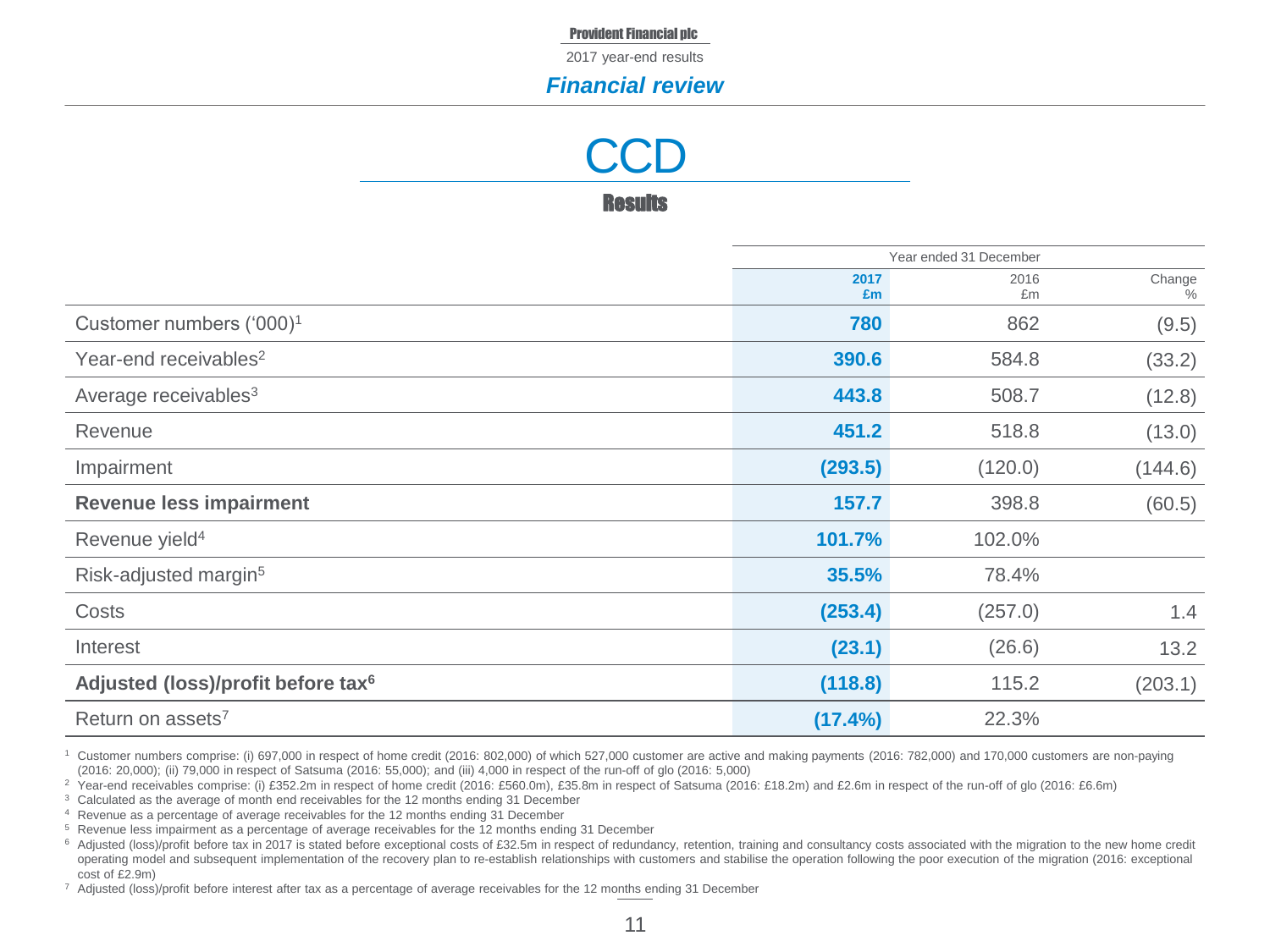# Home credit recovery plan

- Satisfactorily traded through peak period re-connecting with many customers
- 527,000 active customers with a receivables book of £352m at December 2017, in line with the recovery plan
- Collections performance has improved progressively since July
- Loss for CCD of £118.8m for 2017 was at the upper end of the guidance given, with losses arising in quarter three reflecting the impairment policy
- Rationalisation of the business underway with a reduction in the underlying cost base
- Breakeven on an annualised run-rate basis during H2 2018
- Collections performance in early 2018 remains in line with the recovery plan
- Business model is effective and appropriate to the current regulatory backdrop
- Home credit remains the largest participant in the market with a national footprint and strong franchise



#### **Collections and receivables by month**



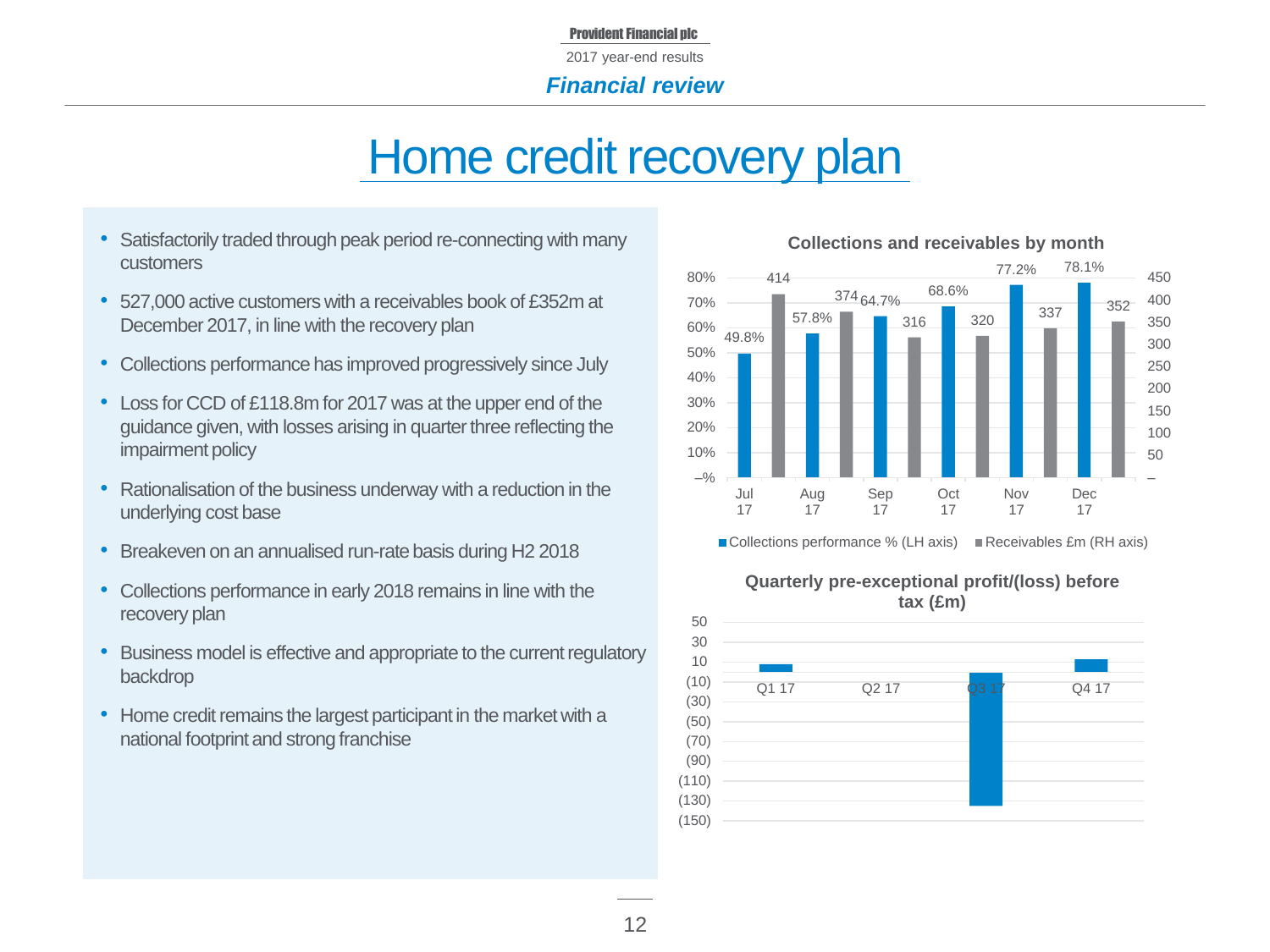2017 year-end results

#### *Financial review*

# **Moneybarn**

**Results** 

|                                                              | Year ended 31 December |            |                |
|--------------------------------------------------------------|------------------------|------------|----------------|
|                                                              | 2017<br>£m             | 2016<br>£m | Change<br>$\%$ |
| Customer numbers ('000)                                      | 50                     | 41         | 22.0           |
| Year-end receivables prior to balance reduction <sup>1</sup> | 376.2                  | 297.3      | 26.5           |
| Reported year-end receivables                                | 364.1                  | 297.3      | 22.5           |
| Average receivables <sup>2</sup>                             | 345.1                  | 266.6      | 29.4           |
| Revenue                                                      | 106.3                  | 80.7       | 31.7           |
| Impairment                                                   | (31.1)                 | (16.4)     | (89.6)         |
| <b>Revenue less impairment</b>                               | 75.2                   | 64.3       | 17.0           |
| Revenue yield <sup>3</sup>                                   | 30.8%                  | 30.3%      |                |
| Risk-adjusted margin <sup>4</sup>                            | 21.8%                  | 24.1%      |                |
| Costs                                                        | (25.5)                 | (20.5)     | (24.4)         |
| Interest                                                     | (15.6)                 | (12.7)     | (22.8)         |
| Adjusted profit before tax <sup>5</sup>                      | 34.1                   | 31.1       | 9.6            |
| Return on assets <sup>6</sup>                                | 11.6%                  | 13.1%      |                |

<sup>1</sup> Receivables are stated prior to the estimated reduction in receivables of £12.1m in respect of the ongoing FCA investigation into affordability, forbearance and termination options (see 5 below)

<sup>&</sup>lt;sup>2</sup> Calculated as the average of month end receivables for the 12 months ending 31 December excluding the impact of the balance reduction of £12.1m reflected on 31 December 2017 (see 1 above)

<sup>3</sup> Revenue as a percentage of average receivables for the 12 months ending 31 December

<sup>4</sup> Revenue less impairment as a percentage of average receivables for the 12 months ending 31 December

<sup>5</sup> Adjusted profit before tax in 2017 is stated before: (i) an exceptional cost of £20.0m in respect of the estimated cost arising from the ongoing FCA investigation into affordability, forbearance and termination options of which £12.1m has been reflected as a reduction in receivables, comprising a gross balance reduction of £32.5m less release of impairment provisions of £20.4m, and £7.9m has been reflected within provisions (2016: £nil); and (ii) the amortisation of acquisition intangibles of £7.5m (2016: £7.5m)

<sup>6</sup> Adjusted profit before interest after tax as a percentage of average receivables for the 12 months ending 31 December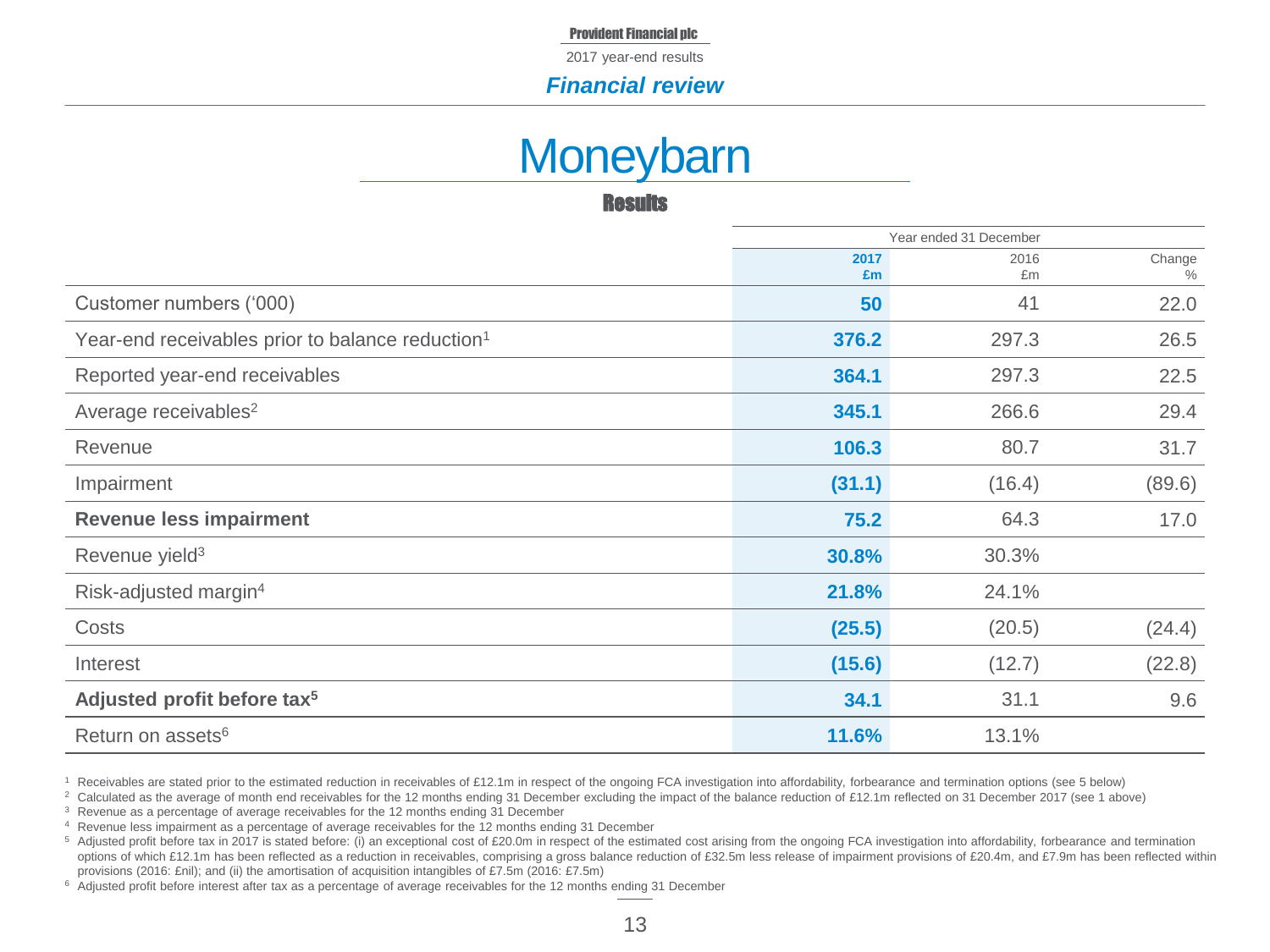2017 year-end results

*Financial review*

# Rights issue

- The depletion in the capital position of the group requires a proposed rights issue of £300m (net of expenses):
	- Ensures that Vanquis Bank has the appropriate levels of regulatory capital to meet current and future regulatory requirements
	- ‒ Provides the necessary headroom on a group basis against an increased regulatory capital requirement, including an additional capital requirement of c.£100m in respect of conduct and operational risks
	- ‒ Seeks to maintain the group's investment grade rating and re-establishes normal access to funding from bank and debt capital markets
- Appropriate bank covenant waivers/amendments agreed, being relaxation of net worth covenants (December 2017, March 2018) and interest cover covenant (March 2018, June 2018)

| <b>Sources</b>             |     | <b>Uses</b>                           |     |
|----------------------------|-----|---------------------------------------|-----|
|                            | £m  |                                       | £m  |
| Gross right issue proceeds | 331 | <b>ROP</b>                            | 172 |
|                            |     | Moneybarn                             | 20  |
|                            |     | <b>Balance sheet</b><br>strengthening | 108 |
|                            |     | Fees                                  | 31  |
| Total                      | 331 | Total                                 | 331 |

## Sources and uses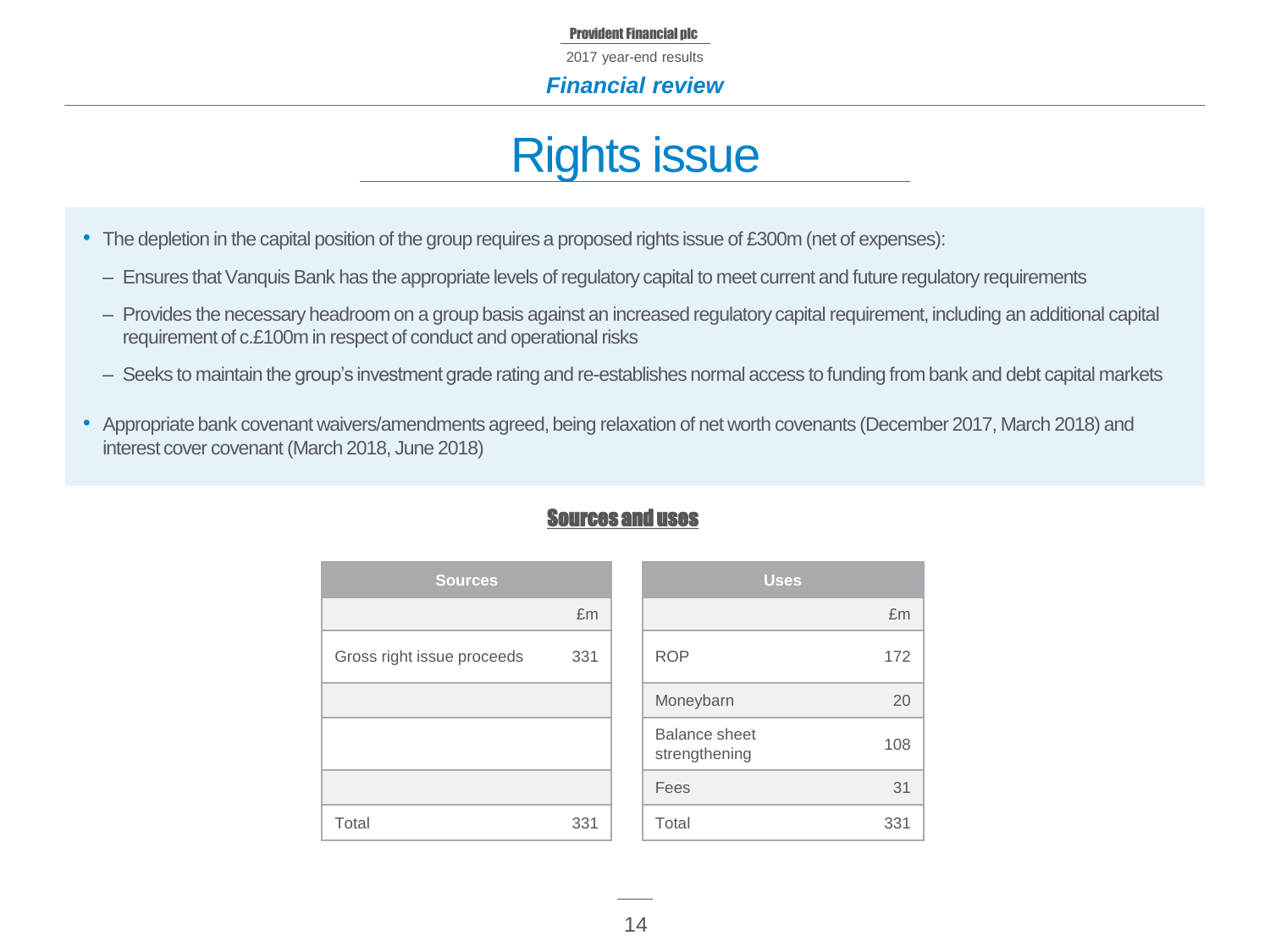#### Provident Financial plc 2017 year-end results *Financial review*

# Rights issue terms and timetable

- Issue price of 315 pence per share with 17 new shares for every 24 existing shares
- Discount of 33.7% to Theoretical Ex-Rights Price (TERP)
- Fully underwritten by Barclays and J.P. Morgan Cazenove (the underwriters)

### Illustrative effects

|--|

|                                          | <b>Pre issue</b>  | 17 for 24 rights issue | <b>Post issue</b> |
|------------------------------------------|-------------------|------------------------|-------------------|
| Number of shares                         | 148.2m            | 105.0m                 | 253.2m            |
| Share price on 26 February 2018 (A)      | 588p              |                        |                   |
| Issue price (B)                          |                   | 315 <sub>p</sub>       |                   |
| Theoretical ex-rights price (TERP) (C)   |                   |                        | 475 <sub>p</sub>  |
| Equity value                             | £871m             | £331m                  | £1,202m           |
| Theoretical nil-paid price (C-B)         |                   | 160p                   |                   |
| Discount to TERP [1- (B/C)]              |                   | 33.7%                  |                   |
| Indicative bonus adjustment factor (A/C) |                   | 1.24                   |                   |
| 2017 adjusted EPS                        | 62.5 <sub>p</sub> |                        | 50.5 <sub>p</sub> |

| 27 Feb           | Announcement                                      |
|------------------|---------------------------------------------------|
| 28 Feb - 7 March | Roadshow investor meetings                        |
| 21 March         | General meeting                                   |
| 22 March         | Nil paid rights commence trading                  |
| 10 April         | Results of rights issue/potential<br>rump placing |
| 12 April         | Settlement                                        |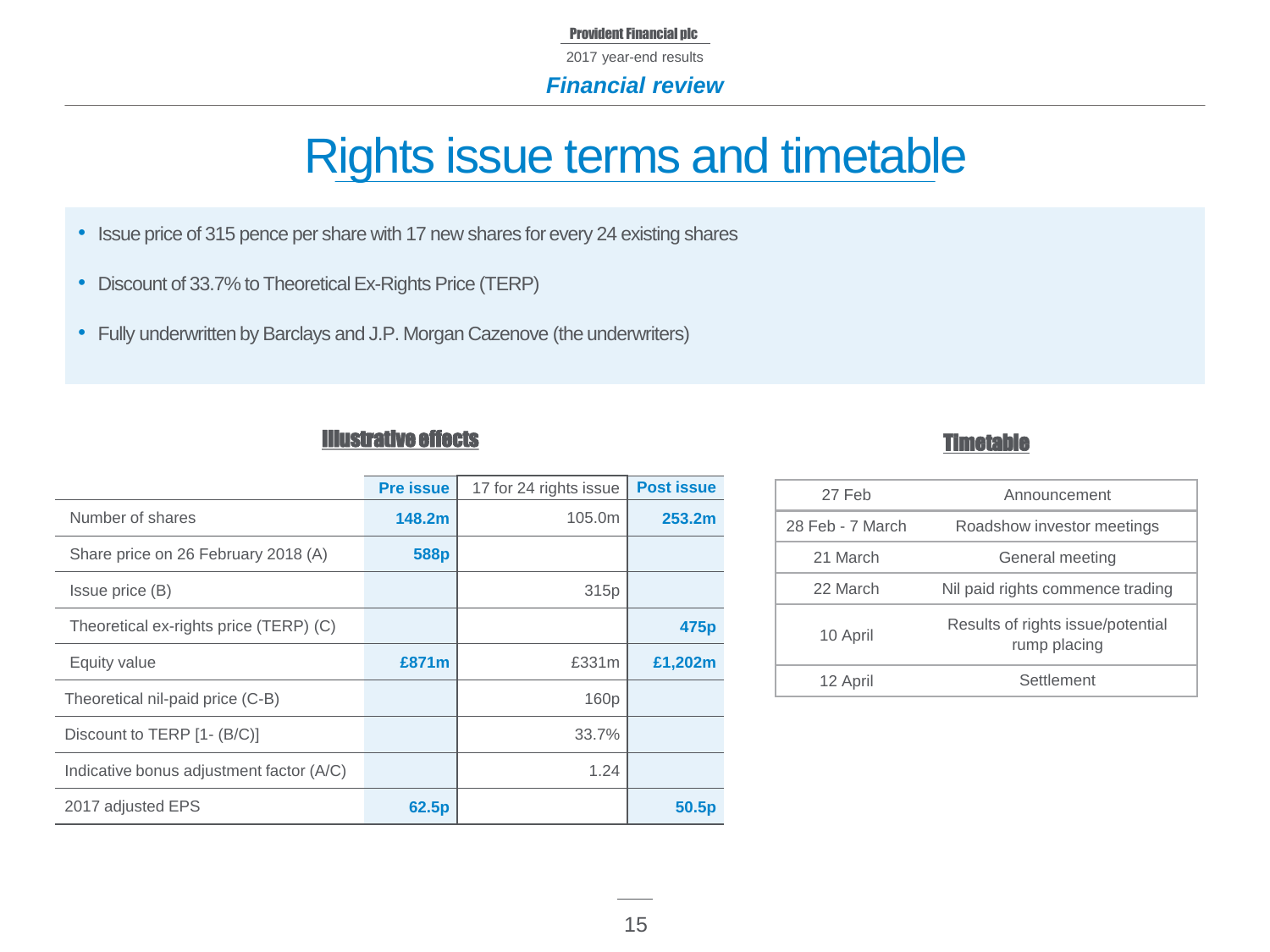2017 year-end results

### *Financial review*

# **Group**

### Regulatory capital (IAS 39)

|                                             |                                                           | At 31 December 2017                                 |                       |                                             |                        |                              |
|---------------------------------------------|-----------------------------------------------------------|-----------------------------------------------------|-----------------------|---------------------------------------------|------------------------|------------------------------|
|                                             | <b>Prior to FCA</b><br>investigation<br>adjustments<br>Em | FCA investigation<br>adjustments <sup>1</sup><br>£m | <b>Reported</b><br>£m | Proposed rights<br>issue <sup>2</sup><br>£m | <b>Pro forma</b><br>£m | At 31 December<br>2016<br>£m |
| Net assets                                  | 729.6                                                     | (194.5)                                             | 535.1                 | 300.0                                       | 835.1                  | 790.1                        |
| Regulatory capital adjustments <sup>3</sup> | (227.0)                                                   | ٠                                                   | (227.0)               | $\overline{\phantom{a}}$                    | (227.0)                | (332.3)                      |
| <b>Total regulatory capital</b>             | 502.6                                                     | (194.5)                                             | 308.1                 | 300.0                                       | 608.1                  | 457.8                        |
| Risk weighted assets                        | 2,185.1                                                   | (67.1)                                              | 2,118.0               |                                             | 2,118.0                | 2,091.8                      |
| CET <sub>1</sub>                            | 23.0%                                                     |                                                     | 14.5%                 |                                             | 28.7%                  | 21.9%                        |
| Capital requirement <sup>4</sup>            |                                                           |                                                     |                       |                                             | 25.5%                  |                              |

<sup>1</sup> Estimated cost of settling the FCA investigation into ROP in Vanquis Bank (£172.1m) and the ongoing FCA investigation in Moneybarn (£20.0m). The total cost of £192.1m comprises £87.5m in respect of balance reductions to existing customers and £104.6m of provisions for cash settlements, other costs and fines. The tax charge on the estimated total cost amounts to £2.4m

<sup>2</sup> Expected net proceeds from the proposed rights issue of £300.0m

<sup>3</sup> Reflects deductions for the pension asset (net of deferred tax), goodwill, other intangible assets (net of deferred tax) and proposed dividend

4 Represents the group's minimum regulatory capital requirement following the conclusion of the proposed rights issue as expected to be set by the PRA plus the fully loaded capital conservation buffer (2.5%) and counter cyclical buffer (1.0%)

- The group's minimum regulatory capital requirement of 25.5% includes fully loaded capital conservation and counter cyclical buffers which are fully effective from 1 January 2019
- Proposed rights issue reinstates surplus capital broadly in line with historical levels
- The group's minimum regulatory capital requirement as opposed to financial gearing will be the main determinant of the group's capital structure going forward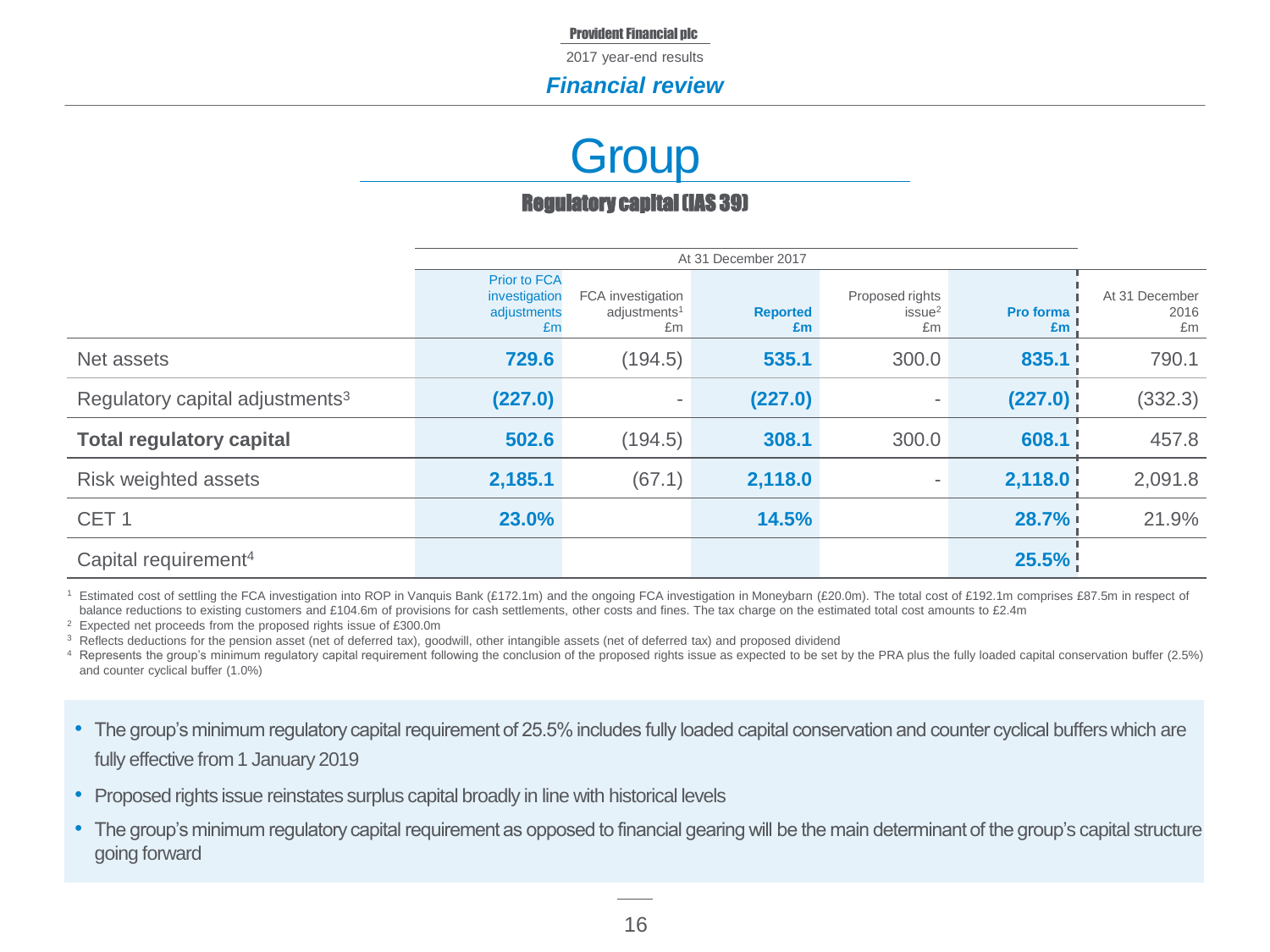2017 year-end results

### *Financial review*



- Following the proposed rights issue, the group's funding strategy will be broadly unchanged:
	- Security of funding through maintaining facilities to meet contractual maturities and growth over at least the next 12 months
	- ‒ Seeks to maintain investment grade credit status enabling the group to re-establish access to the bank and debt capital markets
	- ‒ Continued access to 3 main sources of funding:
		- Syndicated revolving bank facility
		- Market funding, including retail bonds, institutional bonds and private placements
		- Retail deposits which will fully fund a ring-fenced Vanquis Bank in the short to medium term
	- Intention to actively review funding options following completion of the proposed rights issue
- Bridge facility of £85m arranged with Barclays Bank and J.P. Morgan Securities pending receipt of the proposed rights issue proceeds:
	- Replacing undrawn element of Vanguis Bank's intercompany bank facility of £85m by creating a term loan which will be repaid in due course, thereby ring-fencing Vanquis Bank's funding and eliminating reliance on PFG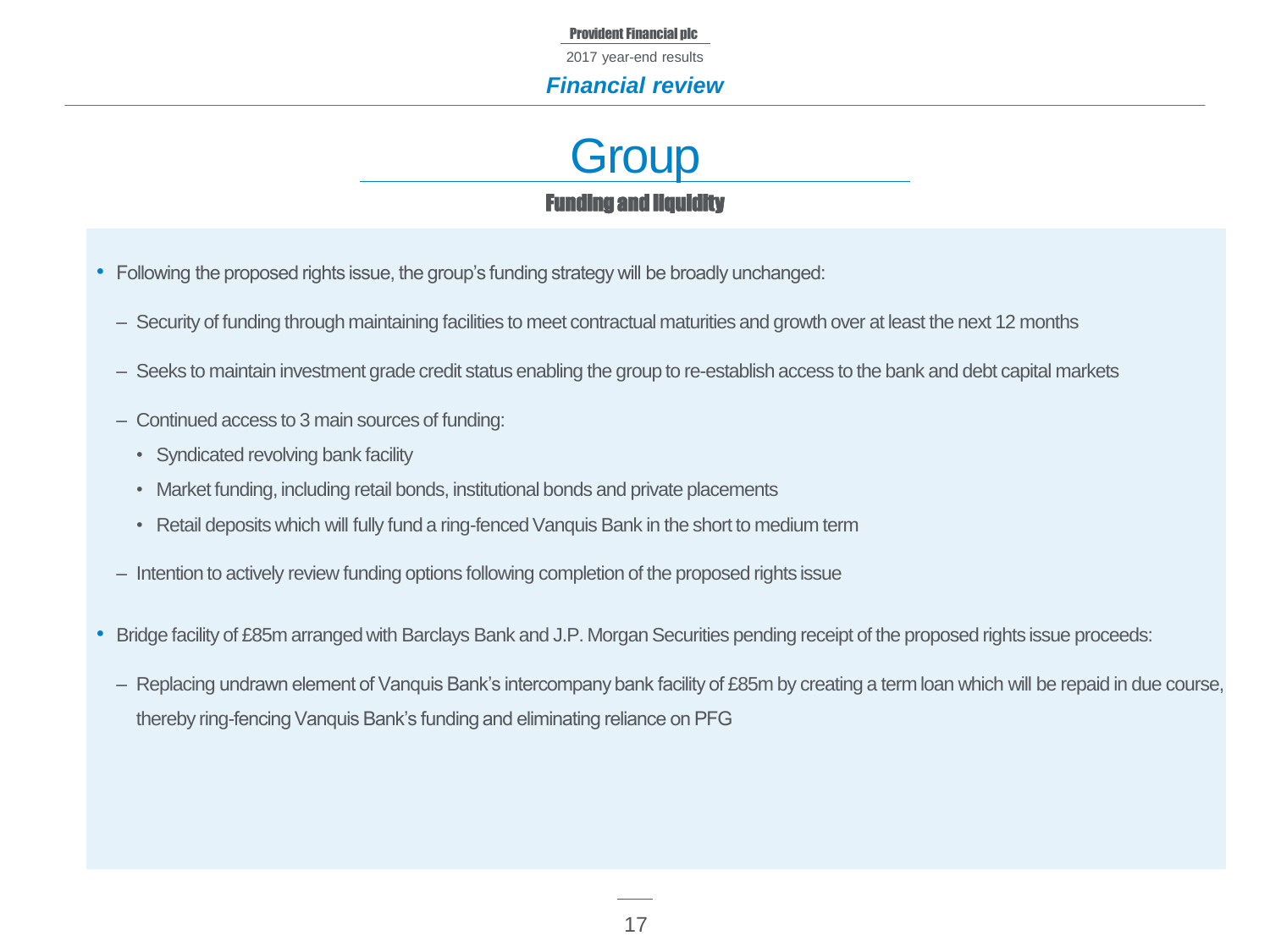2017 year-end results

### *Financial review*

# **Group**

| <b>Diversified funding base</b>                  |                           |                                   |                                          |                 |  |  |  |
|--------------------------------------------------|---------------------------|-----------------------------------|------------------------------------------|-----------------|--|--|--|
|                                                  | At 31 December 2017<br>£m | Bridge finance <sup>2</sup><br>£m | Proposed rights issue <sup>3</sup><br>£m | Pro forma<br>£m |  |  |  |
| <b>Banks</b>                                     | 450                       | ٠                                 |                                          | 450             |  |  |  |
| Underwriting banks                               | $\blacksquare$            | 85                                | (85)                                     |                 |  |  |  |
| Bonds and private placements:                    |                           |                                   |                                          |                 |  |  |  |
| - Senior public bond                             | 250                       | $\sim$                            |                                          | 250             |  |  |  |
| - M&G term loan                                  | 80                        | ٠                                 | ٠                                        | 80              |  |  |  |
| - Other sterling/euro medium-term notes          | 20                        | $\overline{\phantom{a}}$          |                                          | 20              |  |  |  |
| - Retail bonds                                   | 150                       | $\overline{\phantom{a}}$          |                                          | 150             |  |  |  |
| Total bonds and private placements               | 500                       | ٠                                 |                                          | 500             |  |  |  |
| Total committed facilities available to PF plc   | 950                       | 85                                | (85)                                     | 950             |  |  |  |
| <b>Borrowings under committed facilities</b>     | (884)                     | (85)                              | 250                                      | (719)           |  |  |  |
| Headroom on committed borrowing facilities       | 66                        |                                   | 165                                      | 231             |  |  |  |
| Cash (held on deposit)                           | 34                        | ٠                                 |                                          | 34              |  |  |  |
| Additional retail deposits capacity <sup>1</sup> | 77                        | 85                                |                                          | 162             |  |  |  |
| <b>Funding capacity</b>                          | 177                       | 85                                | 165                                      | 427             |  |  |  |

<sup>1</sup> Additional retail deposits capacity of £77m at 31 December 2017 represents the outstanding amount on Vanquis Bank's intercompany loan facility

<sup>2</sup> Bridge finance of £85m arranged with underwriting banks in February 2018 used to remove undrawn element of Vanquis Bank's intercompany loan facility of £85m by creating a term loan of £162m

<sup>3</sup> Proposed rights issue net proceeds of £300m received in April 2018 used to: (i) repay £85m bridge finance; (ii) inject £50m of equity into Vanquis Bank; and (iii) reduce drawings on the syndicated bank facility by £165m

• Group headroom sufficient to fund growth and contractual maturities to maturity of £450m revolving syndicated facility in May 2020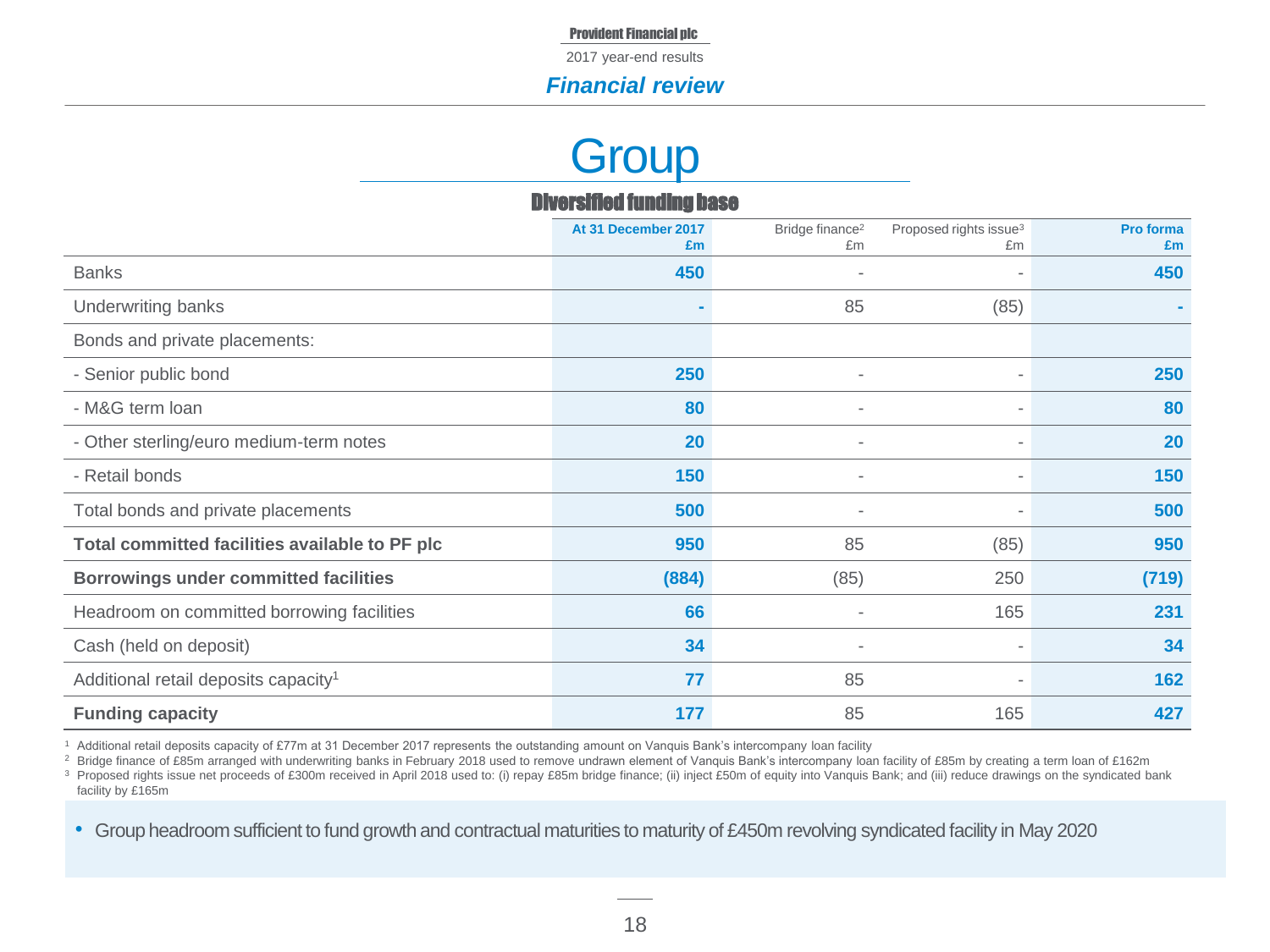### *Financial review*

# **Group**

### Balance sheet (IAS 39)

|                              | At 31 December 2017                                       |                                                     |                       |                                             |                   |                              |
|------------------------------|-----------------------------------------------------------|-----------------------------------------------------|-----------------------|---------------------------------------------|-------------------|------------------------------|
|                              | <b>Prior to FCA</b><br>investigation<br>adjustments<br>£m | FCA investigation<br>adjustments <sup>1</sup><br>£m | <b>Reported</b><br>£m | Proposed rights<br>issue <sup>2</sup><br>£m | Pro forma<br>£m   | At 31 December<br>2016<br>£m |
| Goodwill                     | $71.2$                                                    |                                                     | 71.2                  | $\overline{\phantom{a}}$                    | 71.2              | 71.2                         |
| Acquisition intangibles      | 50.0                                                      | $\overline{\phantom{a}}$                            | 50.0                  | $\overline{\phantom{a}}$                    | 50.0              | 57.5                         |
| Receivables:                 |                                                           |                                                     |                       |                                             |                   |                              |
| Vanquis Bank                 | 1,630.1                                                   | (75.4)                                              | 1,554.7               | $\overline{\phantom{a}}$                    | 1,554.7           | 1,424.7                      |
| <b>CCD</b>                   | 390.6                                                     |                                                     | 390.6                 | $\overline{\phantom{a}}$                    | 390.6             | 584.8                        |
| Moneybarn                    | 376.2                                                     | (12.1)                                              | 364.1                 |                                             | 364.1             | 297.3                        |
| <b>Total receivables</b>     | 2,396.9                                                   | (87.5)                                              | 2,309.4               | $\overline{\phantom{a}}$                    | 2,309.4           | 2,306.8                      |
| Pension asset                | 102.3                                                     |                                                     | 102.3                 | $\blacksquare$                              | 102.3             | 72.4                         |
| AFS investment (Visa shares) | 9.9                                                       | $\overline{\phantom{a}}$                            | 9.9                   |                                             | 9.9               | 8.0                          |
| Liquid assets buffer         | 263.4                                                     | $\overline{\phantom{a}}$                            | 263.4                 | 135.0                                       | 398.4             | 168.9                        |
| Cash on deposit              | 34.6                                                      | $\blacksquare$                                      | 34.6                  | $\overline{\phantom{a}}$                    | 34.6 <sub>1</sub> |                              |
| Provisions                   |                                                           | (104.6)                                             | (104.6)               | $\overline{\phantom{a}}$                    | (104.6)           |                              |
| Retail deposits              | (1, 291.8)                                                | $\overline{\phantom{a}}$                            | (1, 291.8)            | $\overline{\phantom{a}}$                    | (1, 291.8)        | (941.2)                      |
| Bank and bond funding        | (882.3)                                                   | $\overline{\phantom{a}}$                            | (882.3)               | 165.0                                       | (717.3)           | (913.9)                      |
| <b>Total borrowings</b>      | (2, 174.1)                                                | $\overline{\phantom{a}}$                            | (2, 174.1)            | 165.0                                       | (2,009.1)         | (1, 855.1)                   |
| Other assets/(liabilities)   | (24.6)                                                    | (2.4)                                               | (27.0)                |                                             | (27.0)            | (39.6)                       |
| <b>Net assets</b>            | 729.6                                                     | (194.5)                                             | 535.1                 | 300.0                                       | 835.1             | 790.1                        |
| <b>Gearing (times)</b>       | 3.0                                                       |                                                     | 4.3                   |                                             | 2.2               | 2.3                          |

<sup>1</sup> Estimated cost of settling the FCA investigation into ROP in Vanquis Bank (£172.1m) and the ongoing FCA investigation in Moneybarn (£20.0m). The total cost of £192.1m comprises £87.5m in respect of balance reductions to existing customers and £104.6m of provisions for cash restitution, other costs and a fine. The tax charge on the estimated total cost amounts to £2.4m

<sup>2</sup> Expected net proceeds from the proposed rights issue of £300.0m with £165.0m used to repay the group's existing borrowings and £135.0m being applied to Vanquis Bank's liquid resources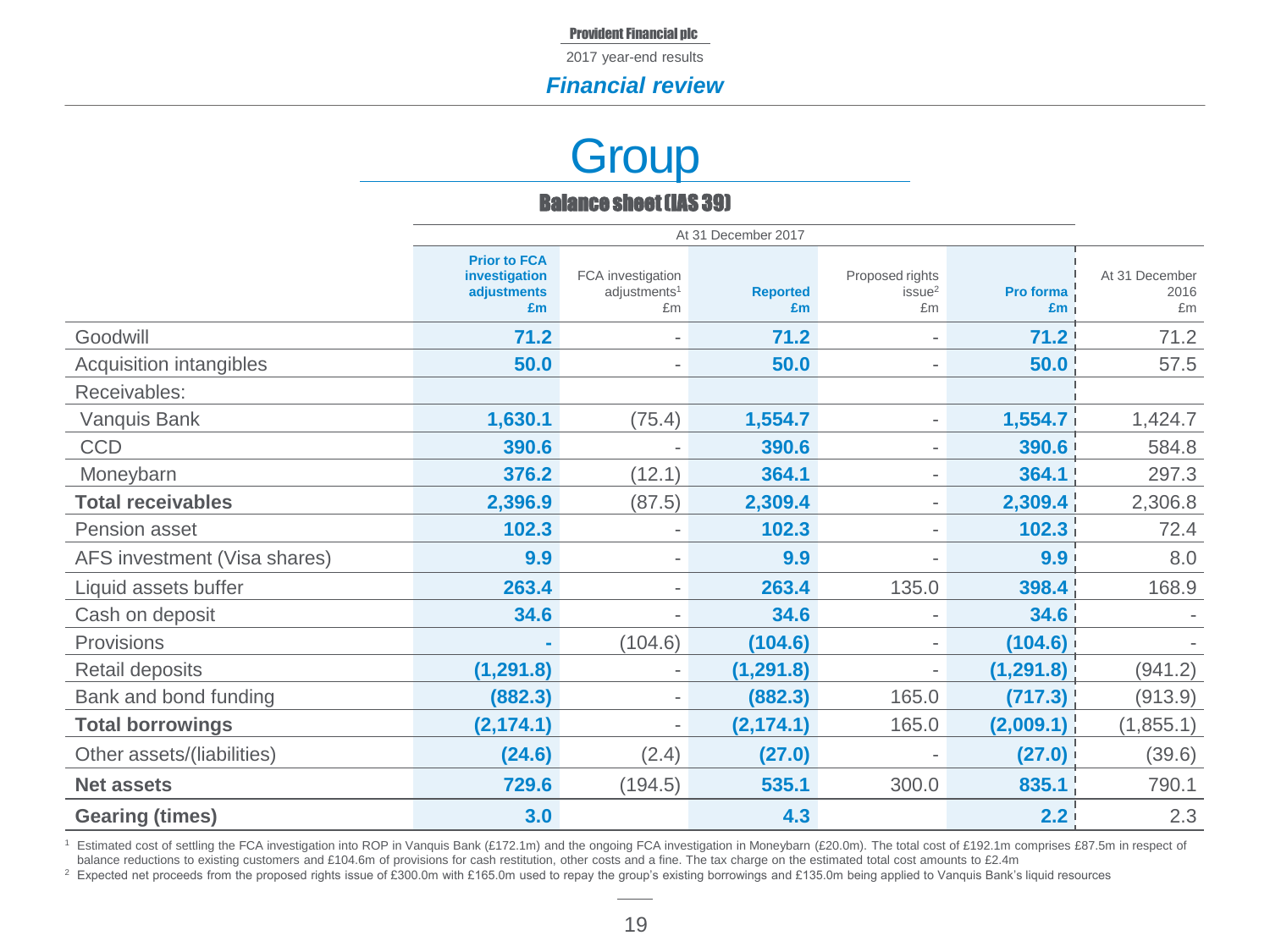2017 year-end results

*Financial review*

# Target financial model

**Group** 

# Invest in businesses with attractive ROAs of approximately 10%

Growth Deliver receivables growth of between 5% and 10% per annum



Dividend policy  $Cover > 1.4x$ 

Alignment of growth, capital requirements and dividend policy

- Achieve target ROA of approximately 10% per annum, once the home credit business returns to profitability in 2019
- Deliver sustainable receivables growth of between 5% and 10% per annum
- Maintain an appropriate buffer above a minimum CET 1 ratio of 25.5%
- Intention to pay a nominal dividend for the 2018 financial year before adopting a progressive dividend in line with the revised group policy from the 2019 financial year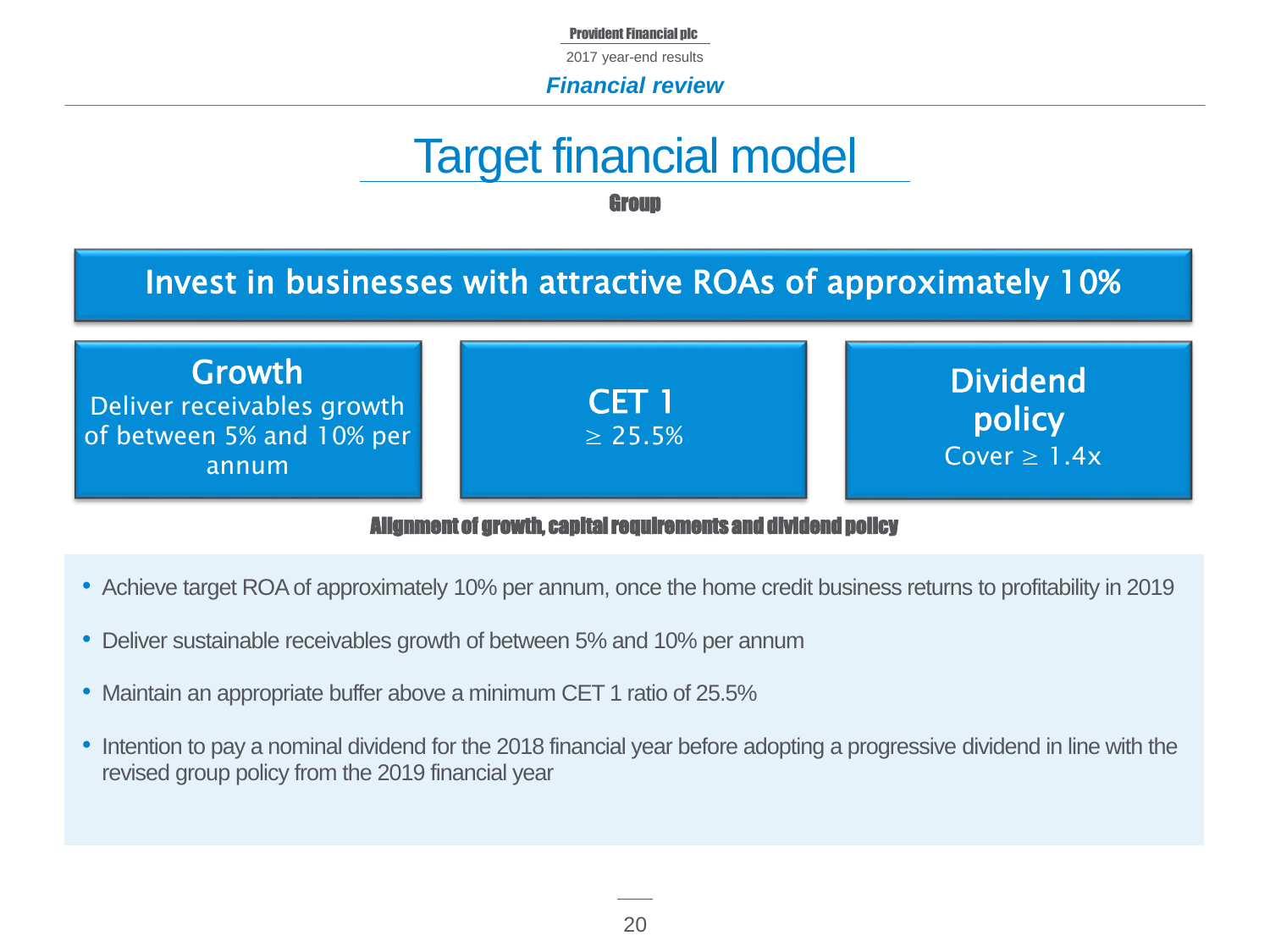

2017 year-end results

# Strategy and action plan

Malcolm Le May – Group Chief Executive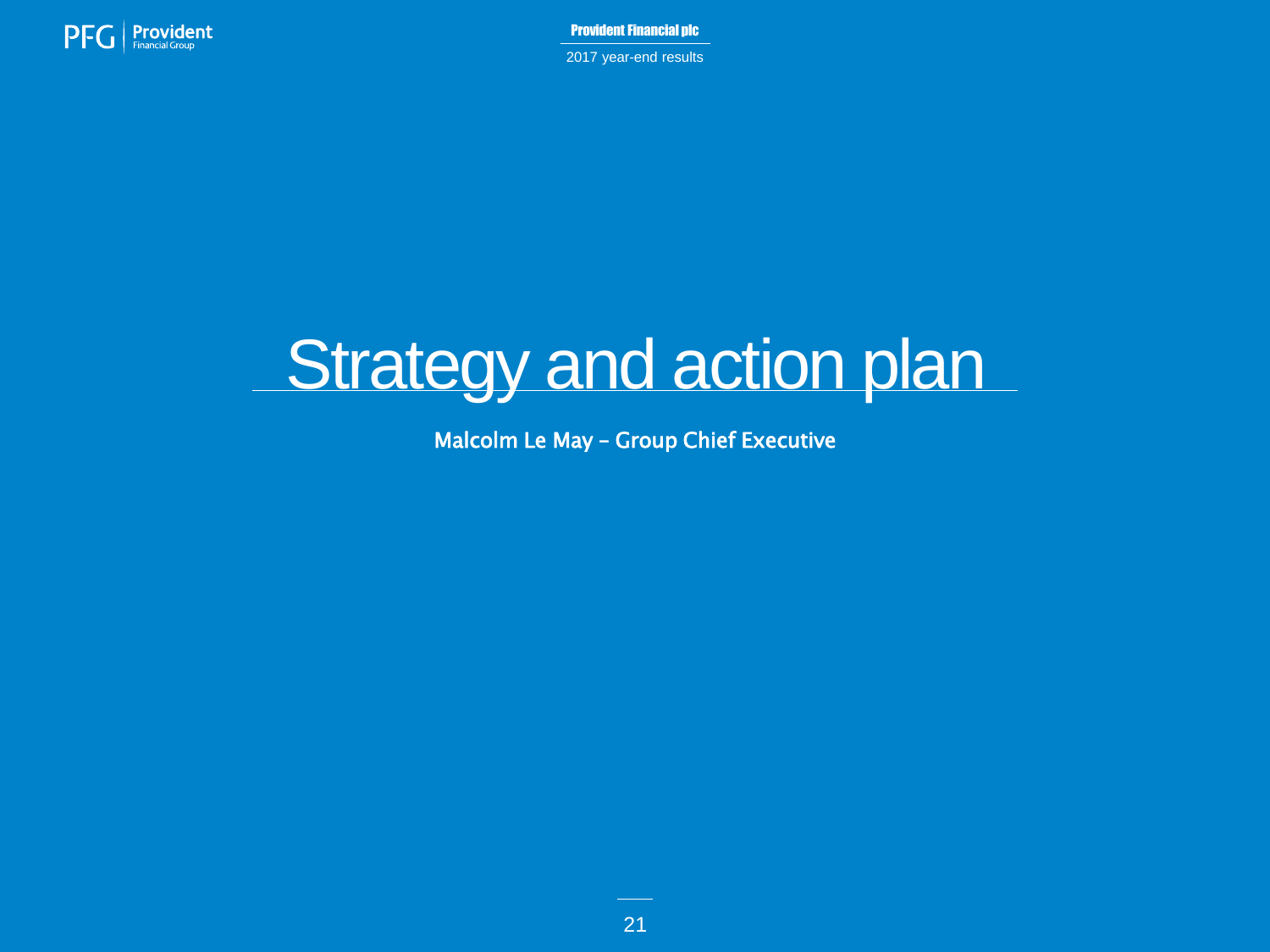# Enhancing governance and culture

- Appointed a new group CEO, appointed an interim Chairman and initiated the recruitment of a new permanent external Chairman
- Reaffirmed a clear purpose, vision, mission and set of values which are centred firmly on the customer first, and helping them to help themselves to build brighter financial futures
- Re-constituted a wider group Executive Committee which will play a far greater role in enhancing information flows and control
- Review to strengthen governance structure well underway
- Begun to build and staff a group risk and compliance function for the first time under the leadership of the interim group CRO
- An interim IT Strategy & Procurement Executive has been appointed and the group also intends to appoint an HR Executive to improve coordination, cooperation and efficiency across the group
- Initiated the recruitment of two new non-executive directors with directly relevant experience to work alongside the new group CEO to deliver on the Board's vision
- Begun the process of establishing a new Board committee, to be chaired by one of the new non-executive directors to focus on the customer, culture and ethics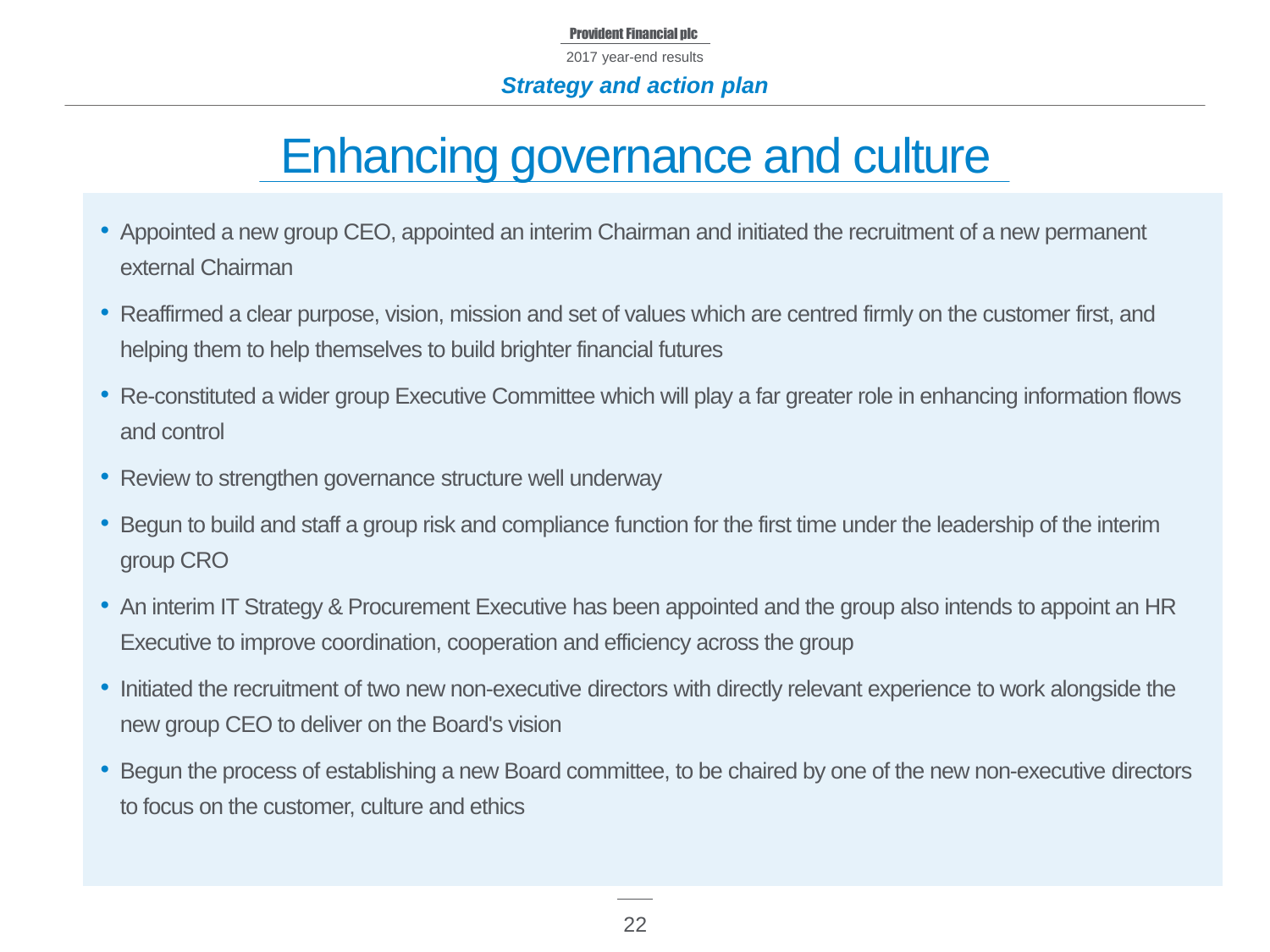2017 year-end results

### *Strategy and action plan*

# **Group strategy**

### Market-leading businesses with attractive returns

| <b>Vanquis</b><br><b>Bank</b> | • Maintain leading position in non-standard credit cards<br>Further expand into the near prime sector and develop an instalment loans<br>$\bullet$<br><b>business</b>                                                                                                                                                    |
|-------------------------------|--------------------------------------------------------------------------------------------------------------------------------------------------------------------------------------------------------------------------------------------------------------------------------------------------------------------------|
| <b>CCD</b>                    | <b>Provident home credit</b><br>- Remains the largest home-credit provider in the market<br>- Establish a strong reputation based on differentiated approach to customer<br>service and compliance in the sector<br>- Move to annualised run-rate break even during H2 2018<br><b>Satsuma</b><br>• Achieve profitability |
| <b>Moneybarn</b>              | • Maintain leadership position in non-standard car finance<br>• Widen channel presence and product range, including building a larger direct<br><b>business</b>                                                                                                                                                          |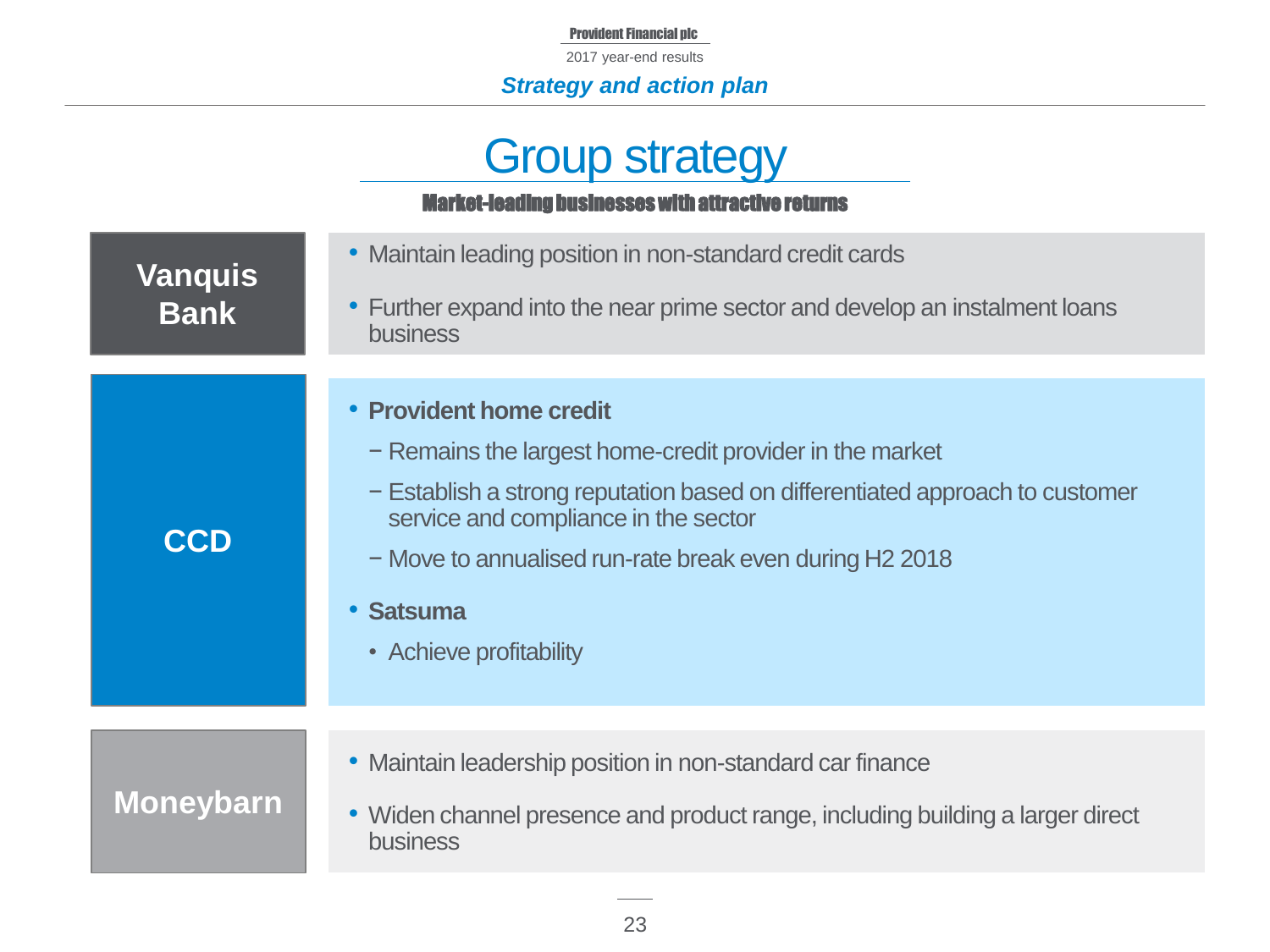Provident Financial plc 2017 year-end results

### *Strategy and action plan*

# Group business case PFG is well placed to deliver attractive returns to shareholders

- Market leader in non-standard credit with sustainable business models focused on the customer
- Good mix of businesses with attractive growth and returns over medium term
- Proven low volatility through economic cycle
- Competitive advantage derived through a combination of technology, marketing, underwriting and collections capabilities
- Highly skilled and experienced management
- Future strong capital generation will support receivables growth and a progressive dividend policy
- Prudent capital management with modest leverage and diversified funding
- Strengthened risk and governance processes
- Home credit recovery plan is progressing well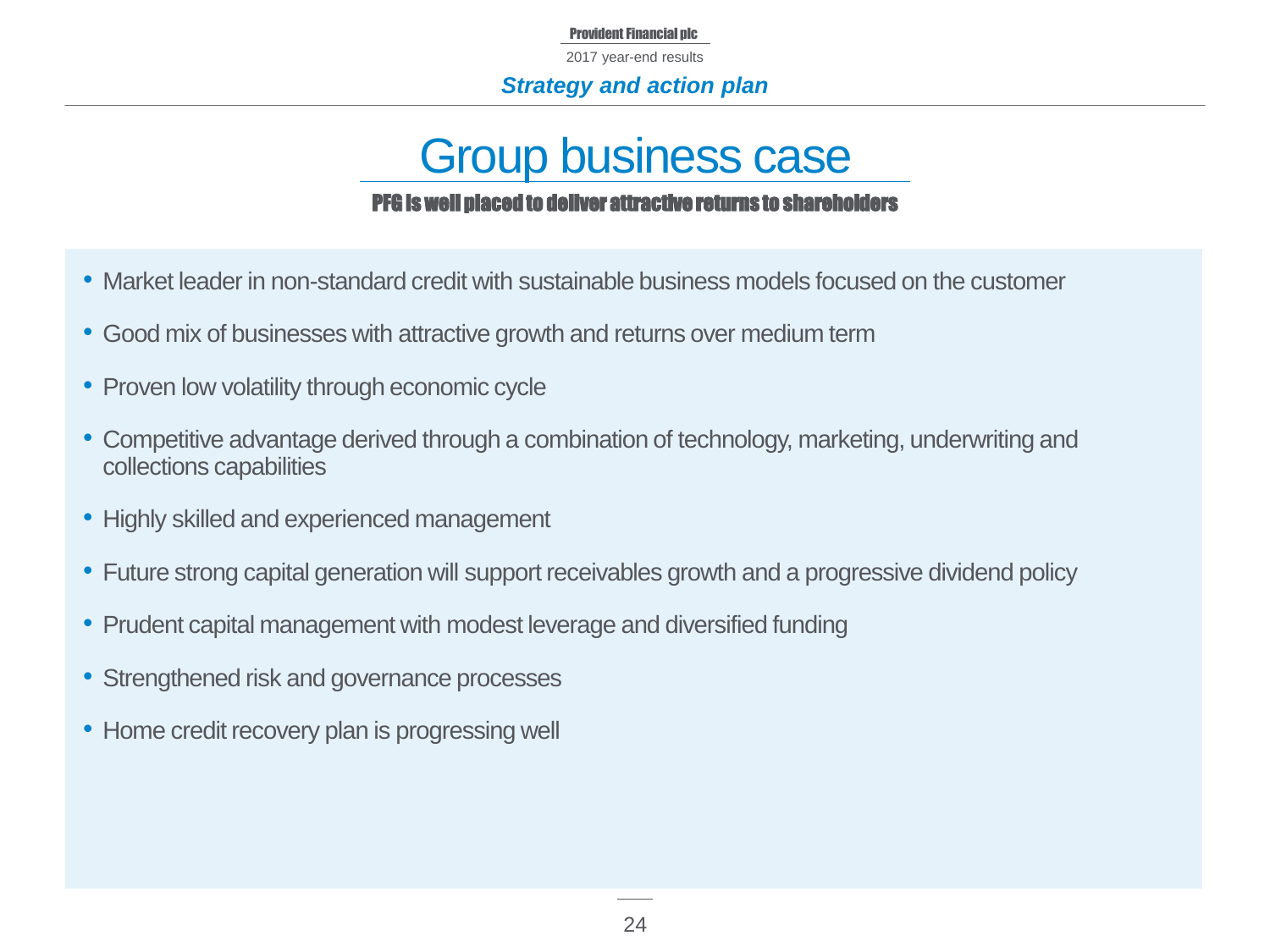## *Strategy and action plan*



- Major regulatory and capital uncertainties faced by the group are now resolved
- Home credit recovery plan is on-track and the group's regulatory agenda focused on the customer first will underpin the delivery of sustainable growth and returns
- Proposed rights issue will provide a strong capital base and access to the funding that will allow the group's businesses to deliver their customer focused growth strategies going forward
- Each of the group's businesses has performed well through the early weeks of the year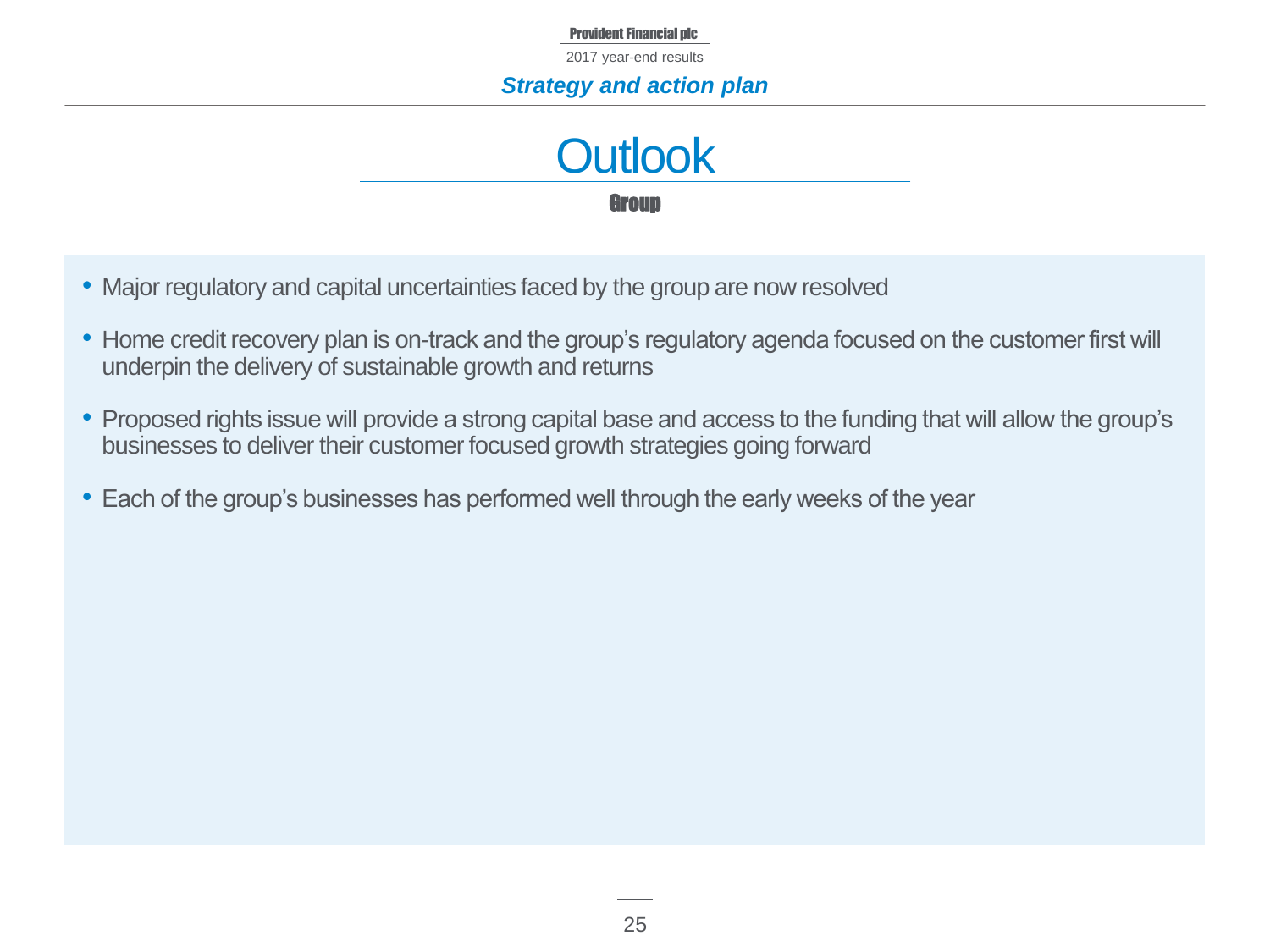

2017 year-end results



Malcolm Le May – Group Chief Executive Andrew Fisher – Group Finance Director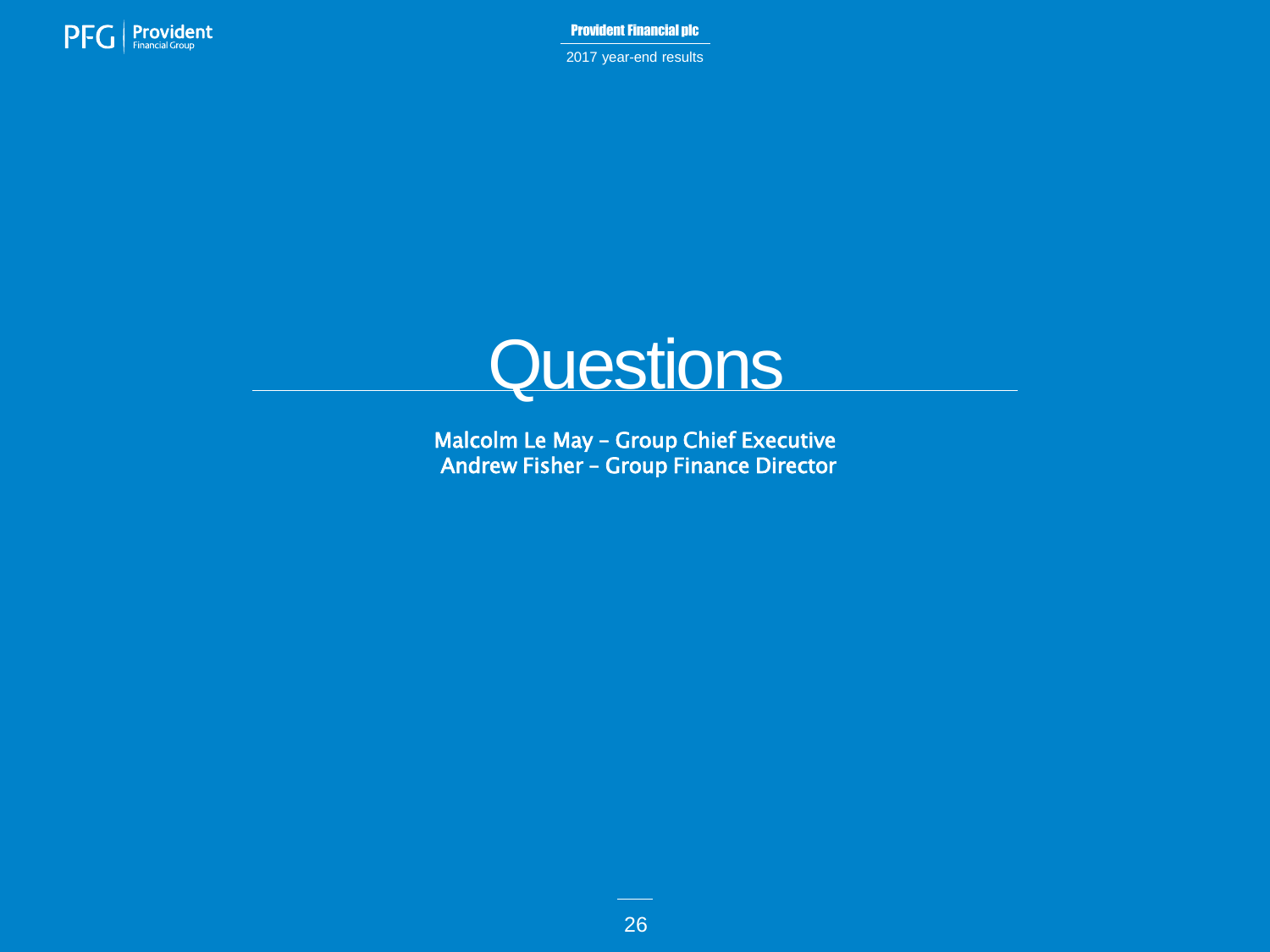

2017 year-end results

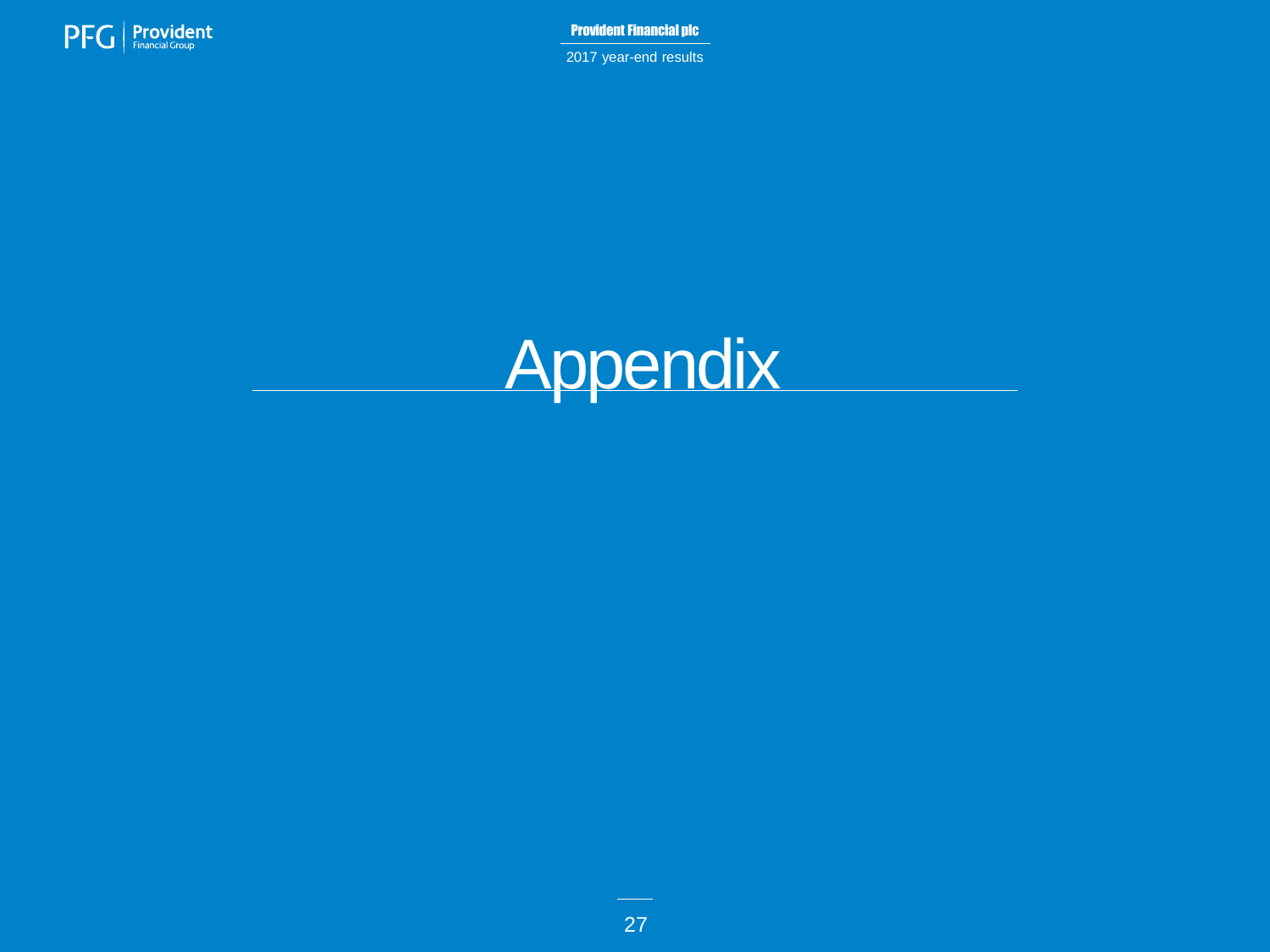2017 year-end results

### *Appendix – Detailed financials*

# Vanquis Bank

#### Customer numbers and new customer bookings

#### **Customer numbers and new customer bookings**



- New customer credit card bookings of 437,000 in 2017, 7.6% higher than 2016 (2016: 406,000):
	- ‒ Strong volumes from Chrome near prime credit card, 'Express Check' pre-acceptance service and price comparison websites
- Q4 new customer bookings of 93,000 showed a reduction of 20% from Q4 2016:
	- ‒ Underwriting tightened during Q3 which reduced new booking volumes by c.10%
	- ‒ Lower volumes through Argos during strategic review of all financial services partnerships by Sainsbury's
- Argos notified Vanquis Bank in late December 2017 of its intention to exit the partnership when the contact expires in early 2018 (card-issuing activities to be taken in-house)
- Vanquis Bank continues to work on a number of partnering opportunities with other lending institutions, brokers and providers of retail finance
- Customer numbers ended the year at 1,720,000, up 11.3% from 2016 (2016: 1,545,000),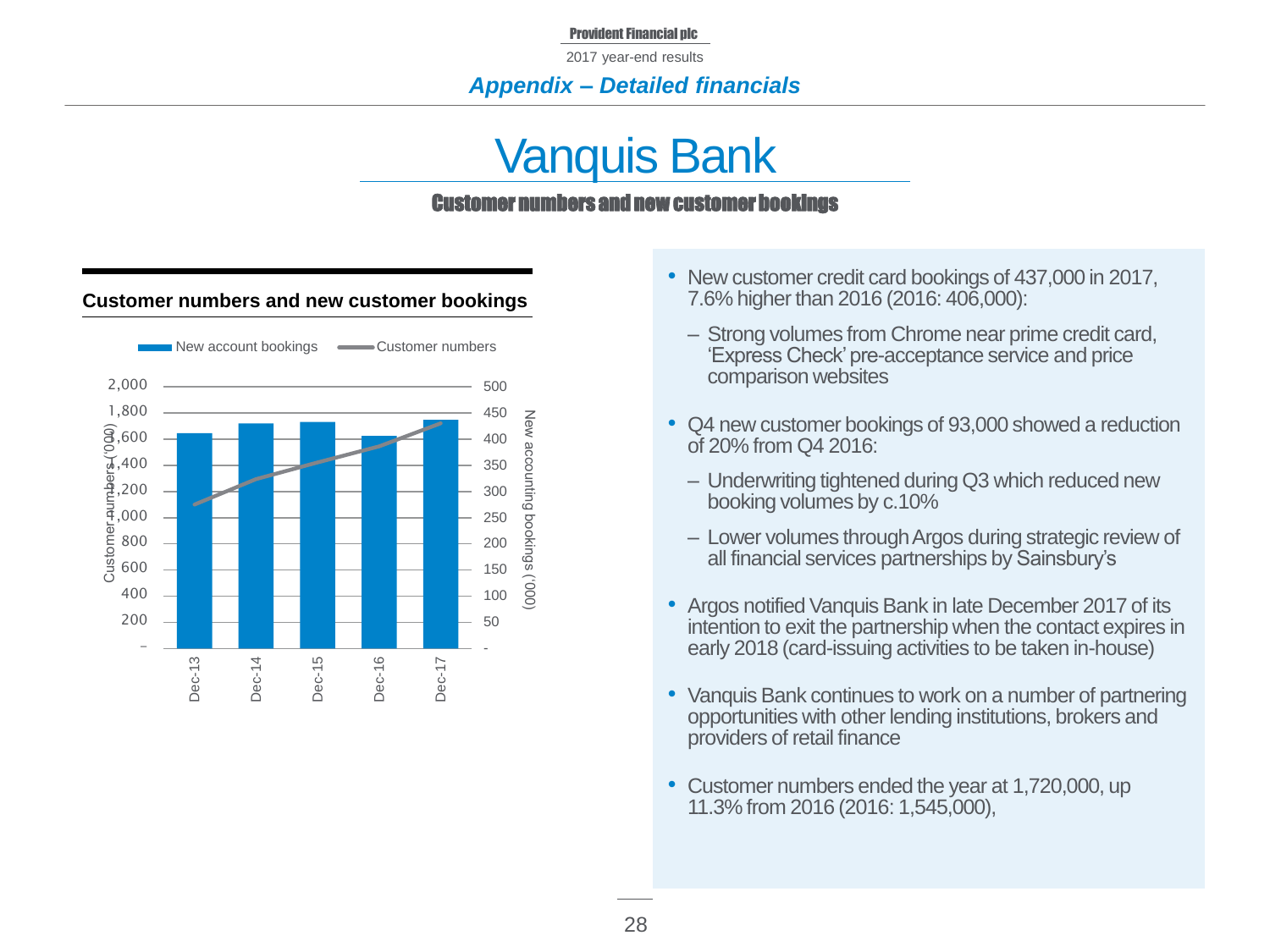### *Appendix – Detailed financials*

# Vanquis Bank Receivables



#### **Average balance (£)**



- Receivables growth of 14.4% during 2017:
	- ‒ Growth in customer numbers of 11.3%
	- ‒ Good performance from the credit line increase programme to established customers
- Average customer balance increased to £944 in 2017, up from £922 in 2016
	- ‒ Underpinned by credit line utilisation of between 65% and 70%
	- ‒ Delivers a strong stream of revenue whilst maintaining a relatively low level of contingent risk from undrawn credit lines

<sup>1</sup> Prior to the estimated balance reduction of £75.4m in respect of the FCA investigation into ROP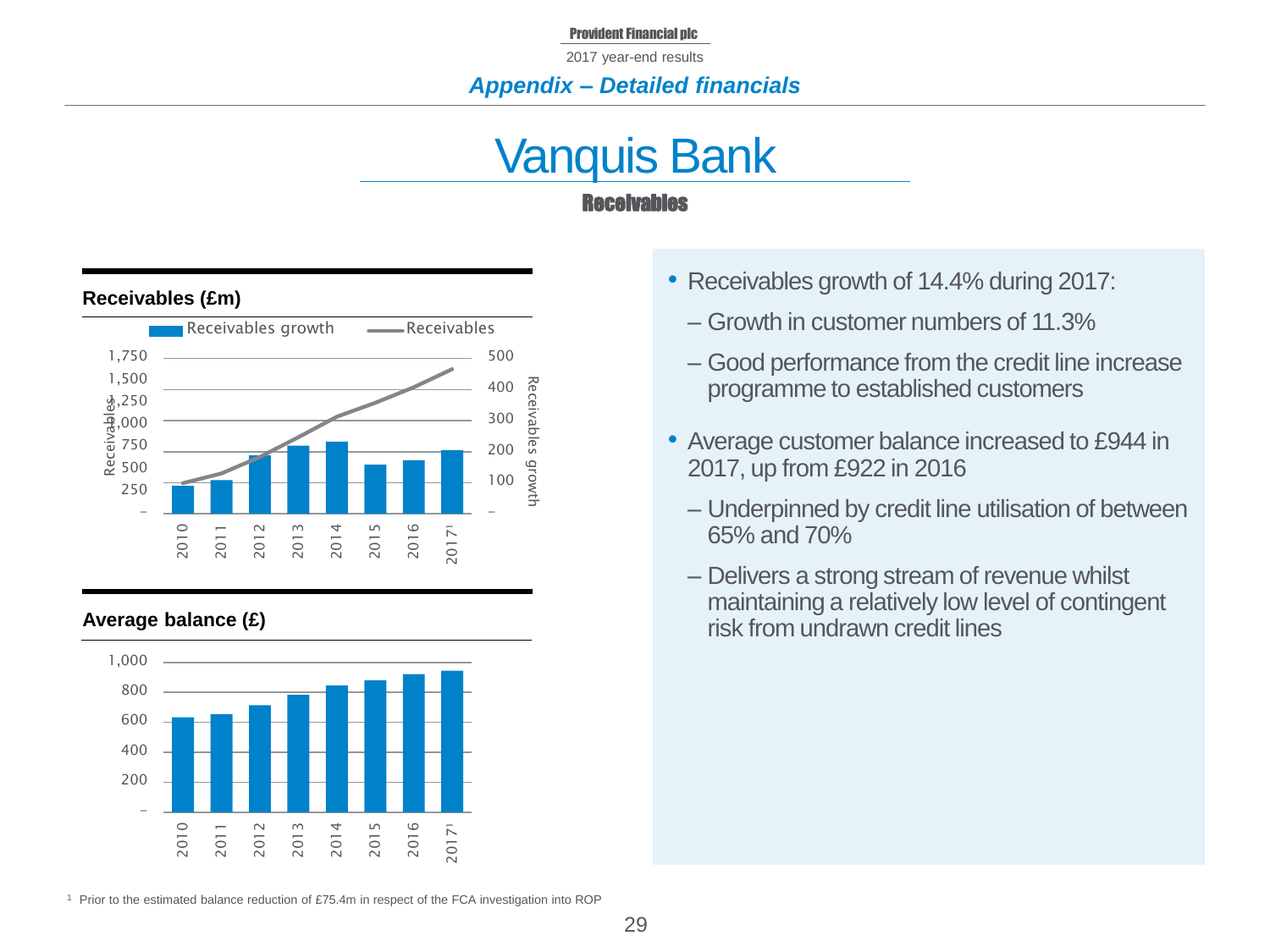2017 year-end results

### *Appendix – Detailed financials*

# Vanquis Bank Risk-adjusted margin (RAM)

#### **RAM**



- Business model supports stability of RAM:
	- ‒ 'Low and grow' strategy
	- ‒ High credit line utilisation significantly reduces volatility of credit losses
- Vanquis Bank delivered a RAM above 30% during UK economic downturn between 2008 and 2010
- RAM expanded as UK employment market improved:
	- ‒ Consistently tight credit standards
	- ‒ New business is only booked which is expected to meet minimum threshold returns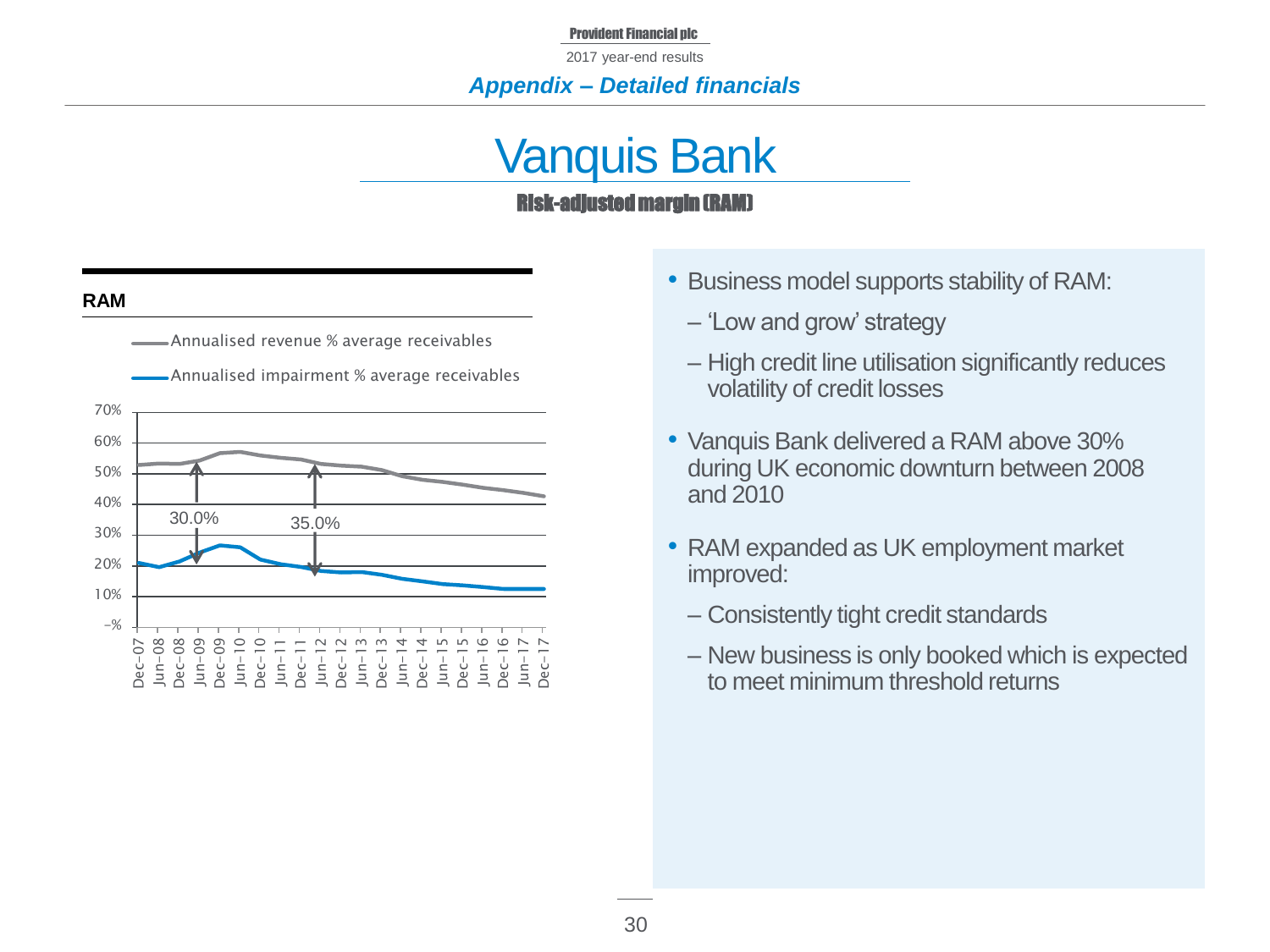2017 year-end results

### *Appendix – Detailed financials*

# Vanquis Bank Risk-adjusted margin (RAM)

#### **RAM**



• RAM moderated from 32.2% to 30.2% over last 12 months:

| Lower interest yield due to mix<br>(including Chrome)                                    | $(0.8\%)$ |
|------------------------------------------------------------------------------------------|-----------|
| Reduction in ROP penetration<br>following voluntary suspension of<br>sales in April 2016 | $(1.2\%)$ |
| RAM                                                                                      | $(2.0\%)$ |

- No requirement to withdraw ROP
- RAM expected to moderate to between 28% and 29% in 2018 based on stable delinquency levels and mix of business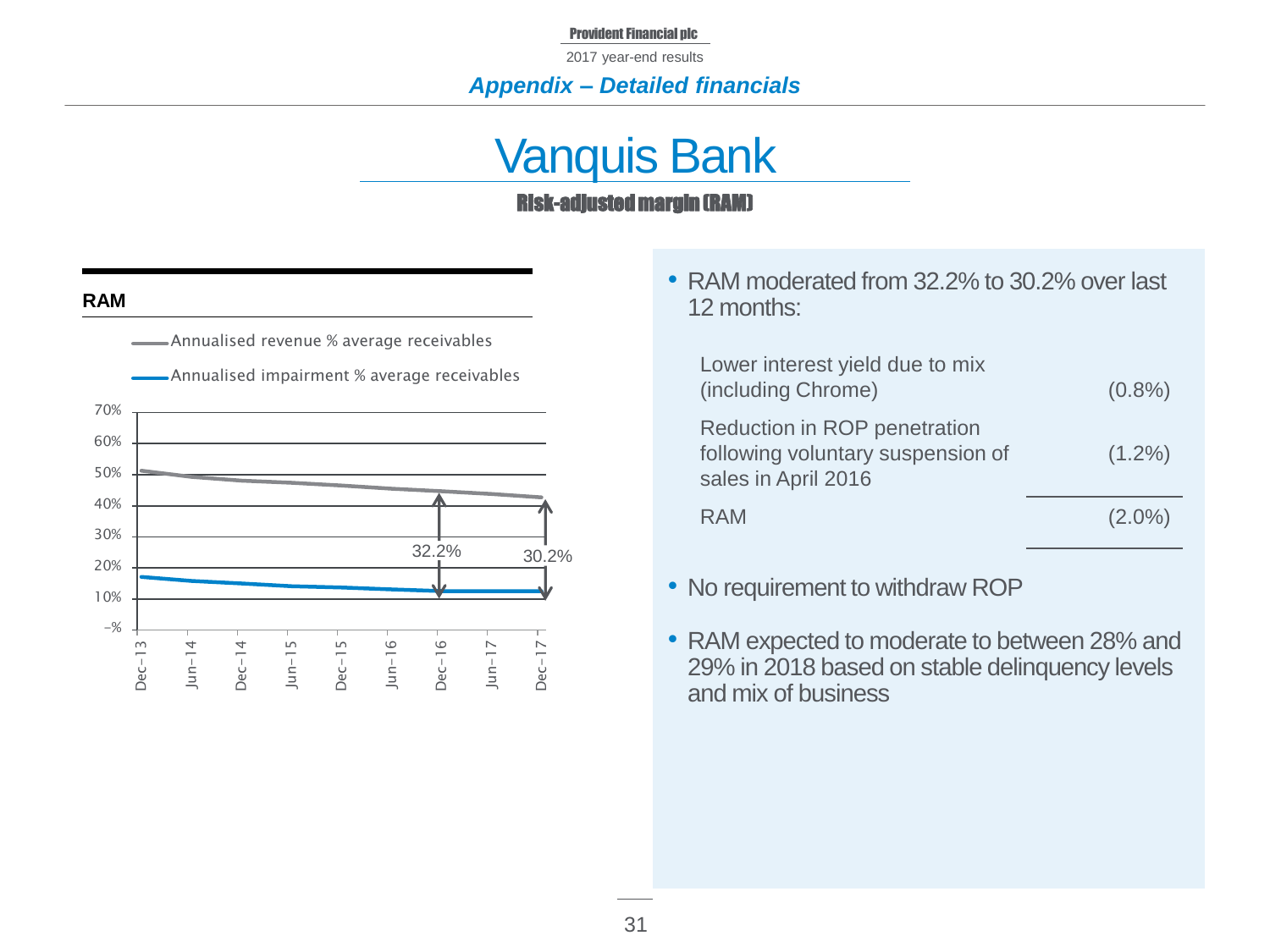2017 year-end results

### *Appendix – Detailed financials*

# Vanquis Bank

### Retail deposits programme



#### **Retail deposits maturity profile (£m)**

- Retail deposits represent 79% of Vanquis Bank's receivables (2016: 66%):
	- Funding growth
	- ‒ Historically attractive rates
- Weighted average period to maturity on deposits of 2.2 years (2016: 2.6 years)
- Blended deposits rate of 3.7%, after cost of holding liquid assets buffer (2016: 4.6%)
- Plan to fully fund Vanquis Bank with retail deposits and repay intercompany facility during 2019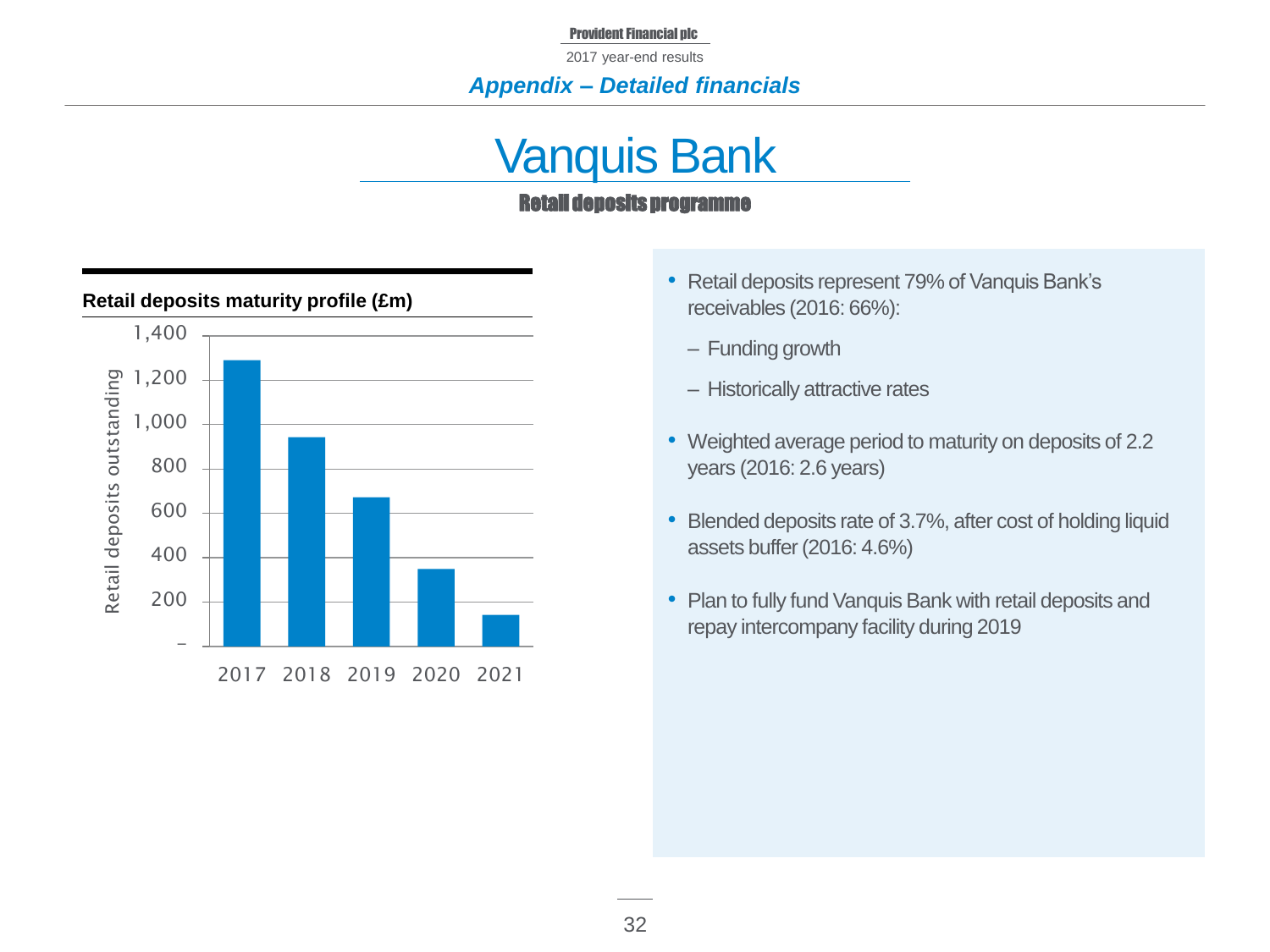### *Appendix – Detailed financials*

# **CCD** Customer numbers



### **Customer numbers (000)**

- Repositioning of home credit as a smaller, better-quality business through 2013 to 2016:
	- ‒ Tighter credit standards
	- ‒ Curtailed recruitment of more marginal customers
	- Improvement in overall credit quality
- Customer numbers in 2017 significantly impacted by the damage caused to customer relationships from poorly executed migration to new operating model
- Customer numbers reduced by 9.5% in 2017 to 780,000
	- ‒ 527,000 active paying home credit customers (2016: 782,000)
	- 170,000 customers who have ceased paying (2016: 20,000)
	- ‒ 79,000 Satsuma customers (2016: 55,000), following strong growth in new business and further lending volumes
- Home credit active customer numbers expected to be maintained at c.530,000 going forward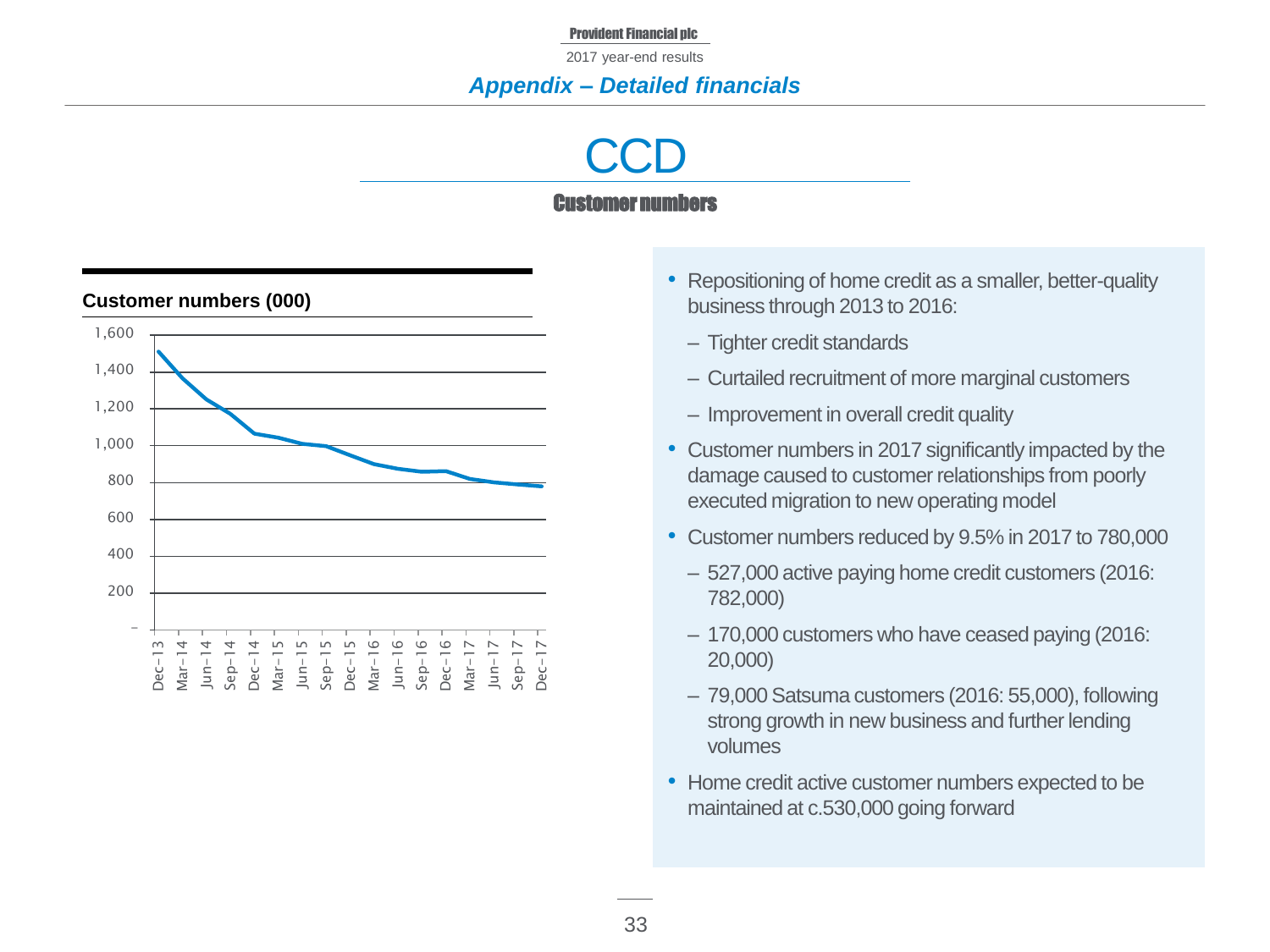### *Appendix – Detailed financials*

**CCD** Receivables



- Significant reduction in home credit receivables between 2013 and 2016 following repositioning of the business
- Home credit receivables fell by 37.1% in 2017:
	- 33% reduction in active customer numbers
	- Higher impairment from failure to reconnect with previously paying customers
	- £36m growth in receivables during the seasonal peak in Q4, 2017 following stabilisation of the business
- Home credit receivables are expected to show a further modest reduction in 2018 as the business focuses on embedding the new operating model
- Strong growth of 96.7% in Satsuma receivables to £35.8m (2016: £18.2m), reflecting step-up in new business volumes and further lending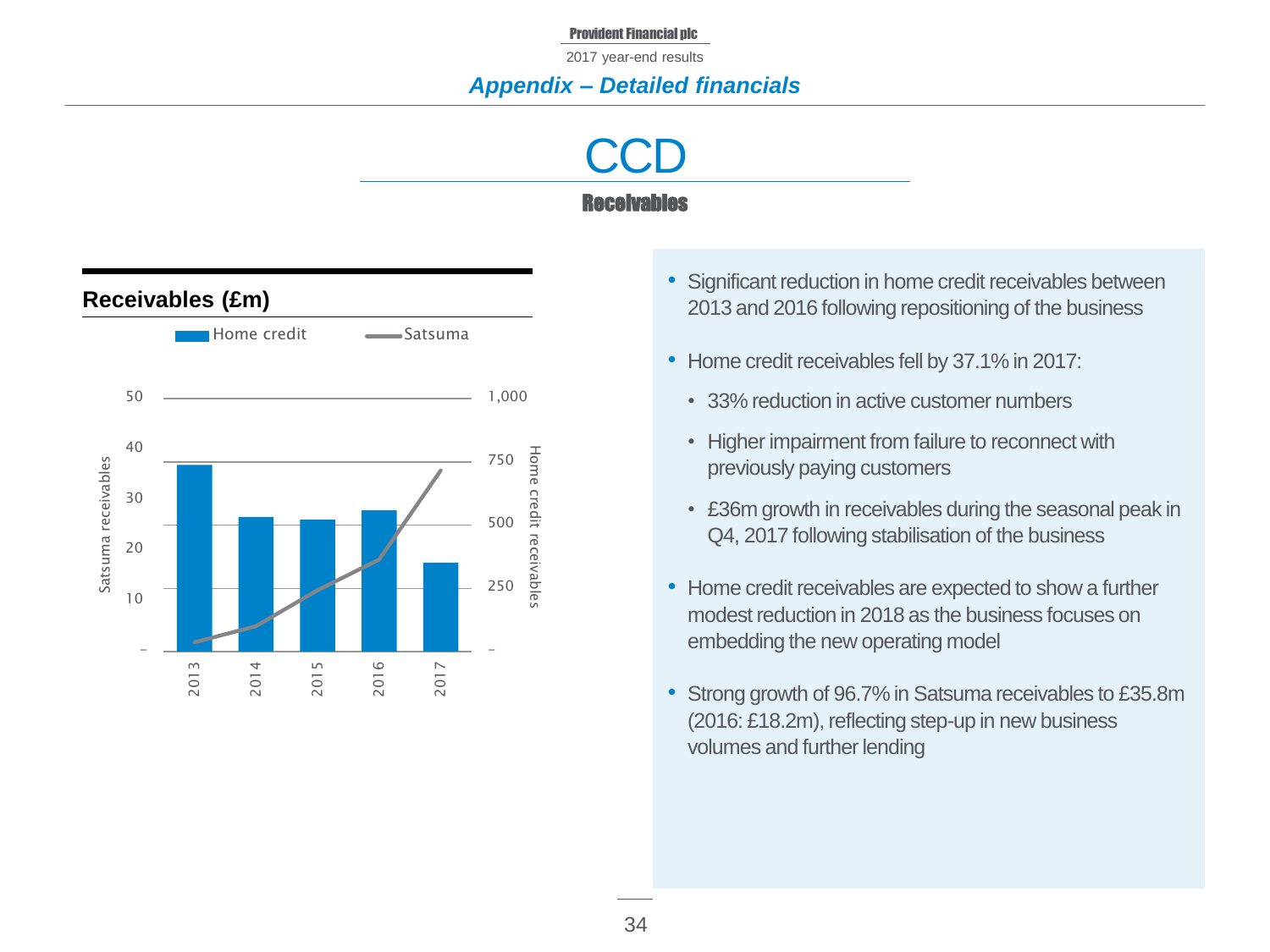### *Appendix – Detailed financials*

# **CCD** Risk-adjusted margin (RAM)

### **RAM**

Annualised revenue % average receivables



Annualised impairment % average receivables

- Significant expansion in RAM from repositioning of home credit between 2013 and 2016
- RAM of 35.5% in 2017 versus 78.4% in 2016
- Revenue yield broadly stable:
	- ‒ Increased mix of lending to existing customers (lower yielding, longer duration products); offset by
	- ‒ Increase in Satsuma volumes (higher yielding, shorter duration products)
- Impairment ratio has increased from 23.6% in 2016 to 66.2% in 2017:
	- ‒ Significant disruption on migration to new operating model
	- Rate of reconnection with customers whose relationship had been affected by the transition at lower end of expectations
- Improvement in margins together with cost efficiency is expected to return the home credit business to break even on an annualised run rate basis during H2 2018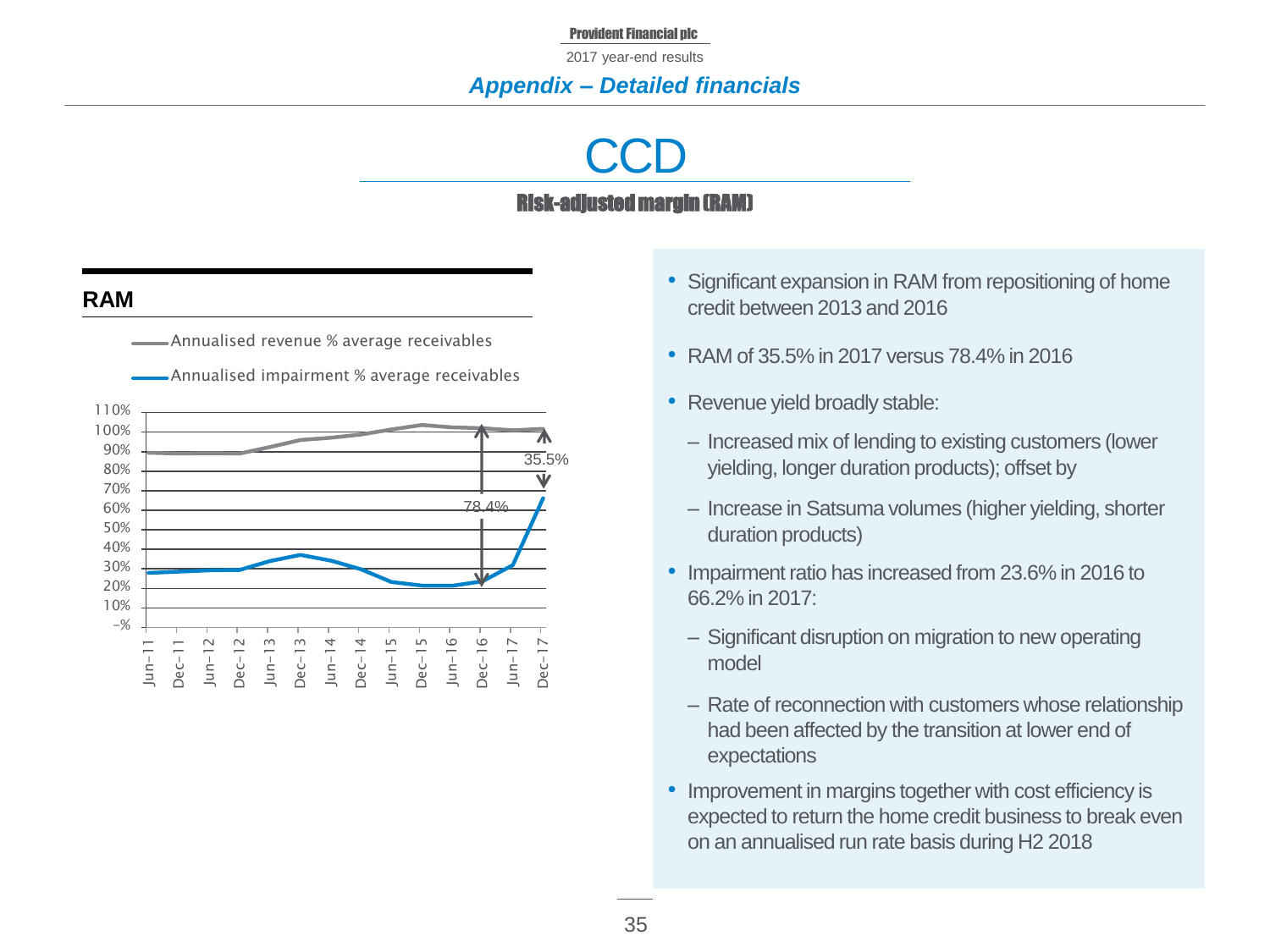2017 year-end results

### *Appendix – Detailed financials*

# **Moneybarn** v business volumes and customer nu



### **Half yearly new business volumes (000)**

- 2017 new business volumes of 25,300 show year-on-year growth of 17%:
	- Extension of product offering and distribution channels
	- ‒ Service enhancements to intermediaries
	- Increase in volume delivered despite tightening of underwriting on higher risk categories of business in Q2 2017
	- ‒ Strong start to 2018
- Customer numbers ended 2017 at 50,000, showing yearon-year growth of 22.0% (2016: 41,000)
- Moneybarn continues to explore other opportunities through partnering with new intermediaries and developing its digital business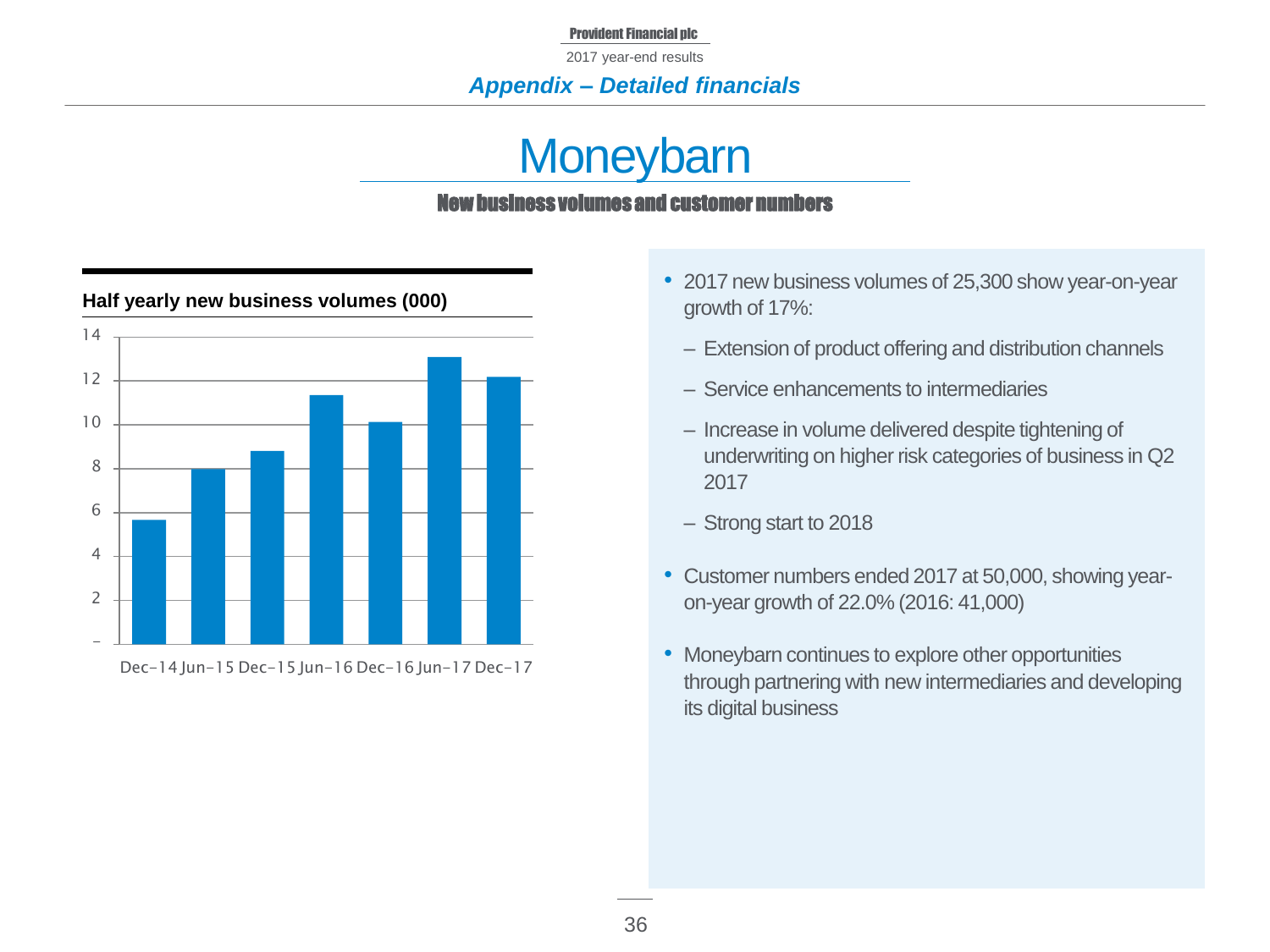### *Appendix – Detailed financials*

# **Moneybarn** Receivables



#### **Receivables (£m)**

- Year-on-year receivables growth of 26.5%, before impact of estimated cost of balance reduction
- Reflects 22% increase in customer volumes and strong growth in Q4 2017
- Broadly consistent mix of business
- Receivables book at £376.2m, prior to balance reduction, up from £131.2m at acquisition (August 2014)

<sup>1</sup> Prior to the estimated balance reduction of £12.1m in respect of the ongoing FCA investigation in Moneybarn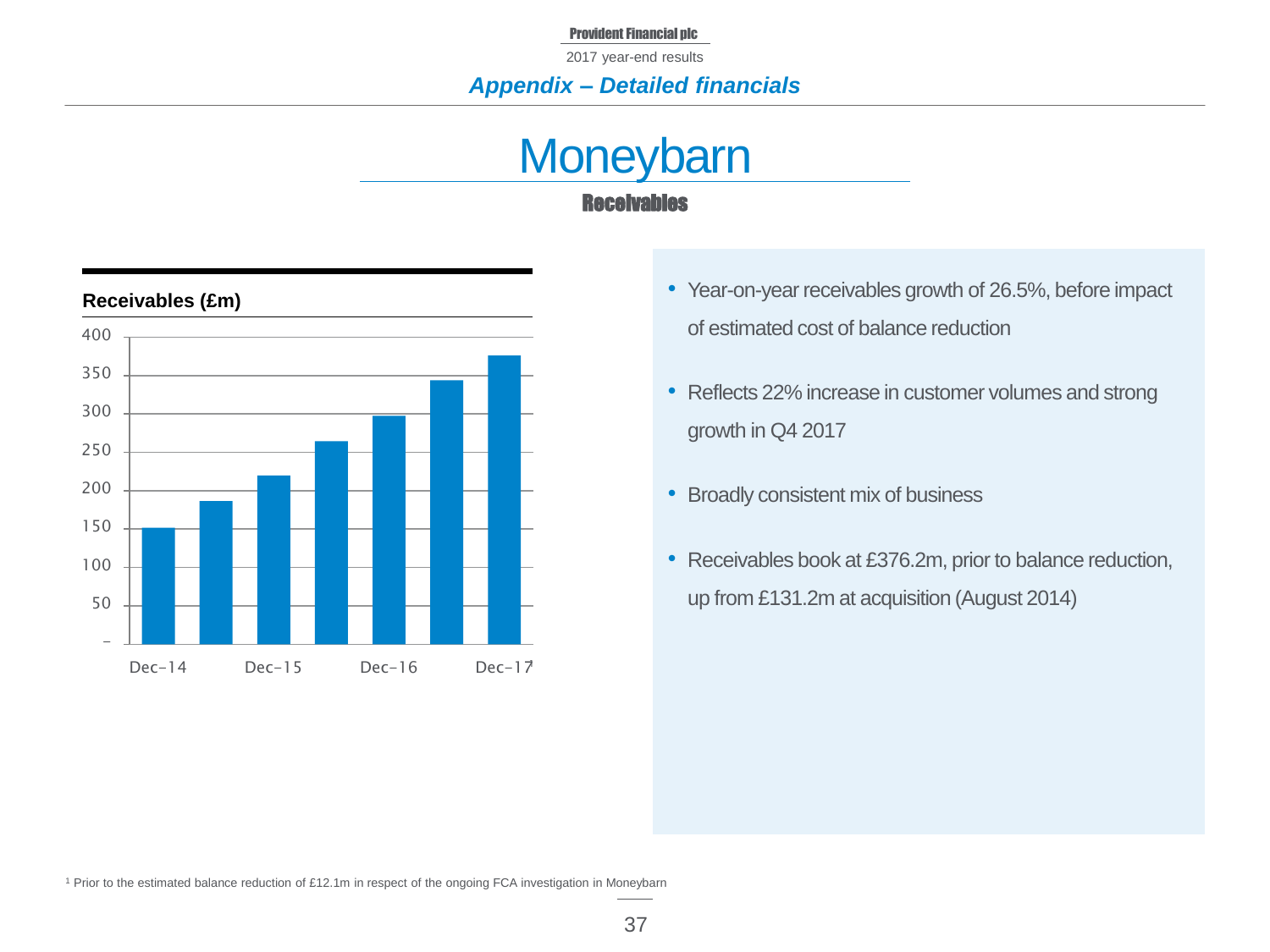2017 year-end results

### *Appendix – Detailed financials*

# **Moneybarn** Risk-adjusted margin (RAM)

#### **RAM**



- RAM moderated from 24.1% in 2016 to 21.8% in 2017:
	- ‒ Flow through of impairment from higher risk categories of business prior to tightening of underwriting in Q2 2017
	- Strong growth in new business
- Moneybarn's risk-based revenue recognised over 4-5 years with peak in defaults experienced 9-12 months following inception of a loan
- RAM expected to stabilise during 2018 once full impact of tightening of underwriting has flowed through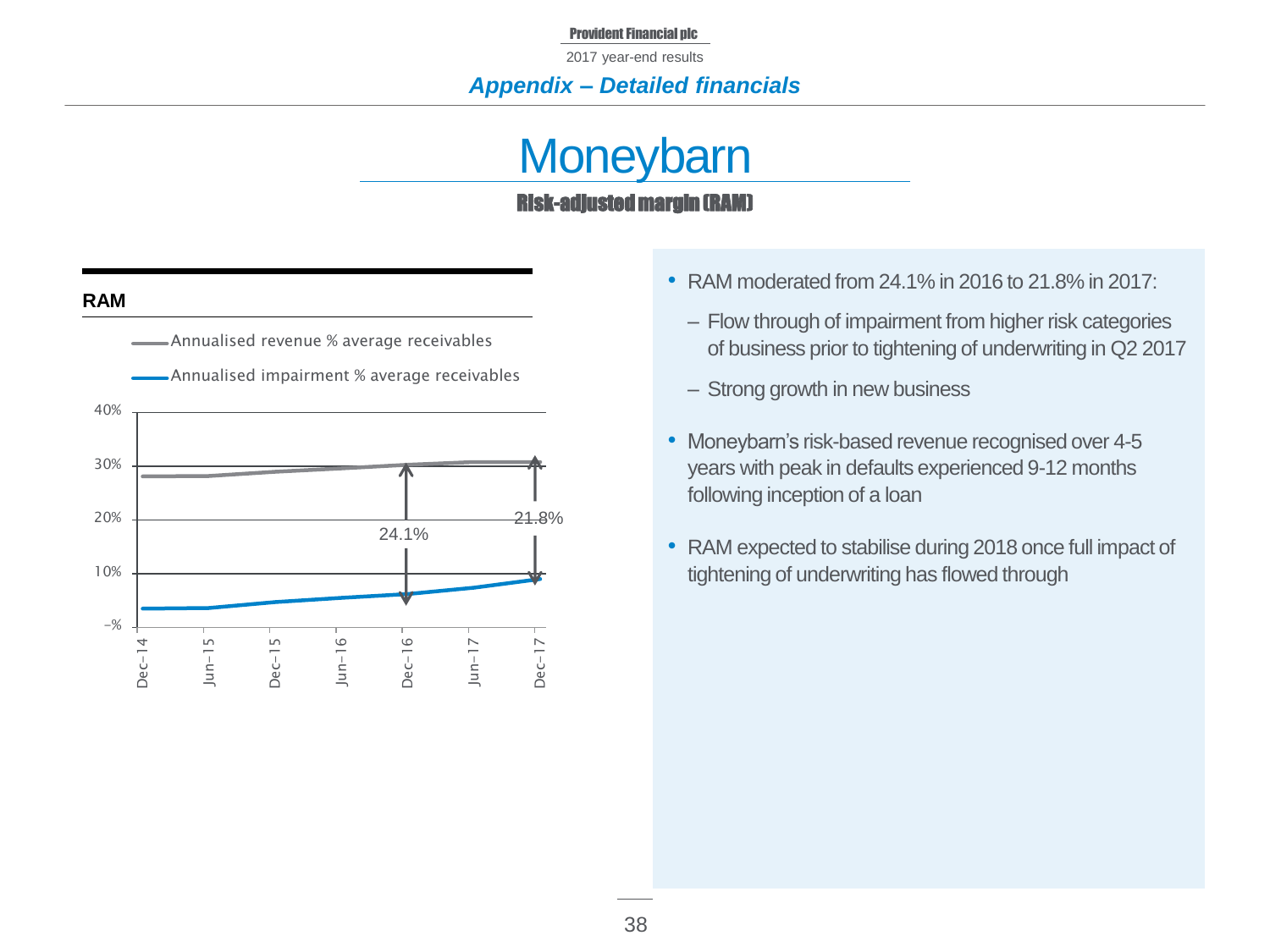2017 year-end results

### *Appendix – Detailed financials*

# IFRS 9 balance sheet

|                               | As at 31 December 2017 |                         |                     |                                             |                        |  |
|-------------------------------|------------------------|-------------------------|---------------------|---------------------------------------------|------------------------|--|
|                               | <b>IAS 39</b><br>£m    | IFRS 9 adjustment<br>£m | <b>IFRS 9</b><br>Em | Proposed rights<br>issue <sup>1</sup><br>£m | <b>Pro forma</b><br>£m |  |
| Vanquis Bank                  | 1,554.7                | (143.1)                 | 1,411.6             | $\overline{\phantom{a}}$                    | 1,411.6                |  |
| <b>CCD</b>                    | 390.6                  | (43.3)                  | 347.3               | $\overline{\phantom{a}}$                    | 347.3                  |  |
| Moneybarn                     | 364.1                  | (37.0)                  | 327.1               | $\overline{\phantom{a}}$                    | 327.1                  |  |
| <b>Total receivables</b>      | 2,309.4                | (223.4)                 | 2,086.0             | $\overline{\phantom{a}}$                    | 2,086.0                |  |
| Other assets/(liabilities)    | (1,774.3)              | 50.9                    | (1,723.4)           | 300.0                                       | (1, 423.4)             |  |
| <b>Total group net assets</b> | 535.1                  | (172.5)                 | 362.6               | 300.0                                       | 662.6                  |  |
| <b>Gearing (times)</b>        | 4.3                    |                         | 7.0                 |                                             | 2.8                    |  |

<sup>1</sup> Expected net proceeds from the proposed rights issue of £300m

- IFRS 9 is effective from 1 January 2018
- Significantly changes the recognition of impairment on customer receivables by introducing an expected loss model:
	- IFRS 9: Impairment provisions are recognised on inception of a loan based on the probability of default and the typical loss arising on default
	- IAS 39: Impairment provisions are only reflected when there is objective evidence of impairment, typically a missed payment
- Bank covenants are under frozen GAAP (IAS 39)
- Impact of IFRS 9 on regulatory capital spread over a 5-year transition period (5% in 2018, 15% in 2019, 30% in 2020, 50% in 2021, 75% in 2022 and 100% in 2023)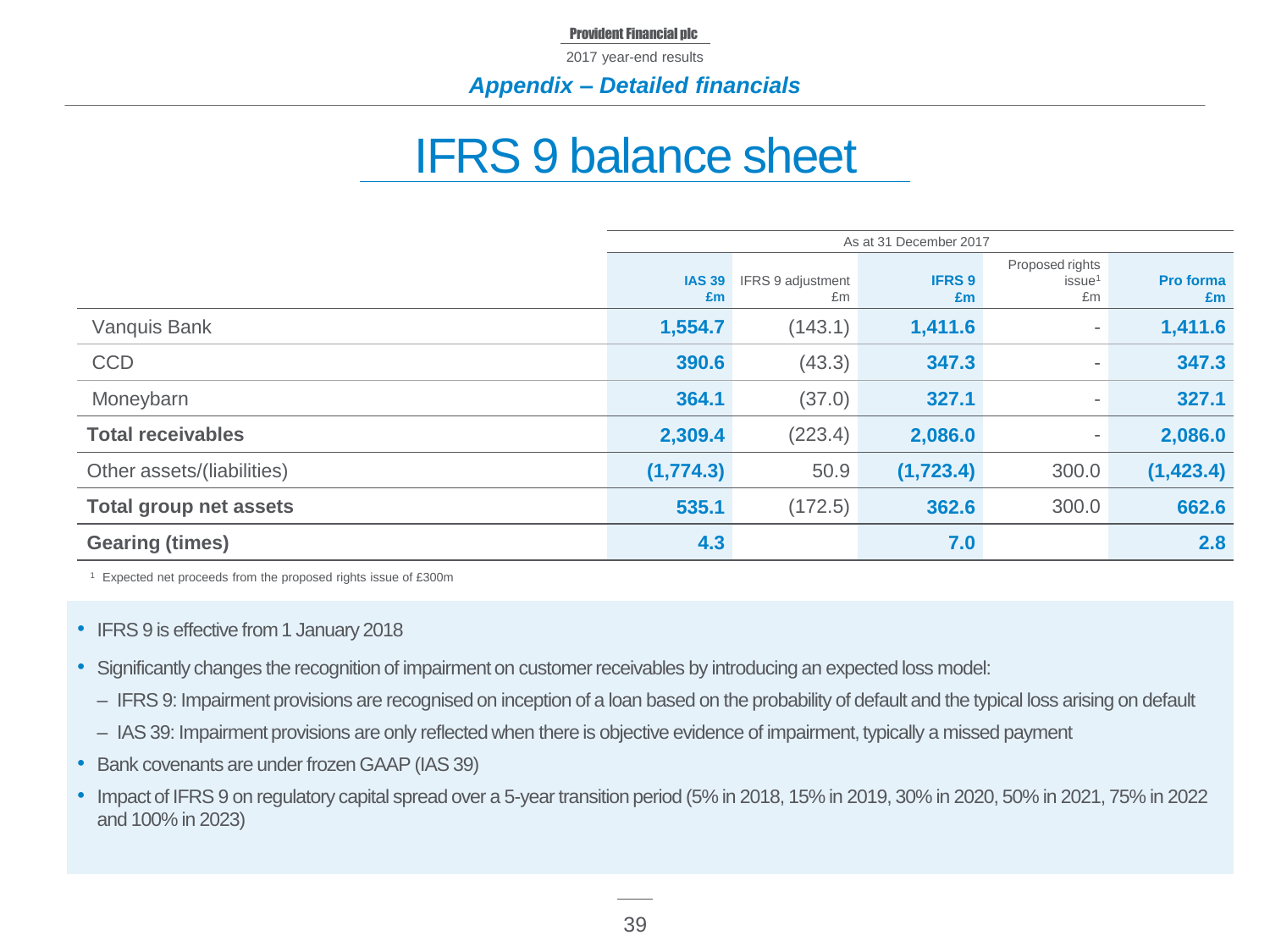2017 year-end results

### *Appendix – Detailed financials*

# IFRS 9 income statement

|                                        | Year ended 31 December 2017 |                          |                     |                                           |  |
|----------------------------------------|-----------------------------|--------------------------|---------------------|-------------------------------------------|--|
| Adjusted profit/(loss) before tax      | <b>IAS 39</b><br>£m         | IFRS 9 adjustment<br>£m  | <b>IFRS 9</b><br>Em | IAS 39 receivables<br>growth <sup>1</sup> |  |
| Vanquis Bank                           | 206.6                       | (17.1)                   | 189.5               | 14.4%                                     |  |
| <b>CCD</b>                             | (118.8)                     | 14.5                     | (104.3)             | $(33.2\%)$                                |  |
| Moneybarn                              | 34.1                        | (5.2)                    | 28.9                | 26.5%                                     |  |
| Central                                | (12.8)                      | $\overline{\phantom{a}}$ | (12.8)              |                                           |  |
| Total group adjusted profit before tax | 109.1                       | (7.8)                    | 101.3               |                                           |  |

<sup>1</sup> Prior to balance reductions applied to receivables

- IFRS 9 does not affect cash flows only affects the timing of the recognition of profits
- IFRS 9 profits are lower in growing businesses and higher in shrinking businesses